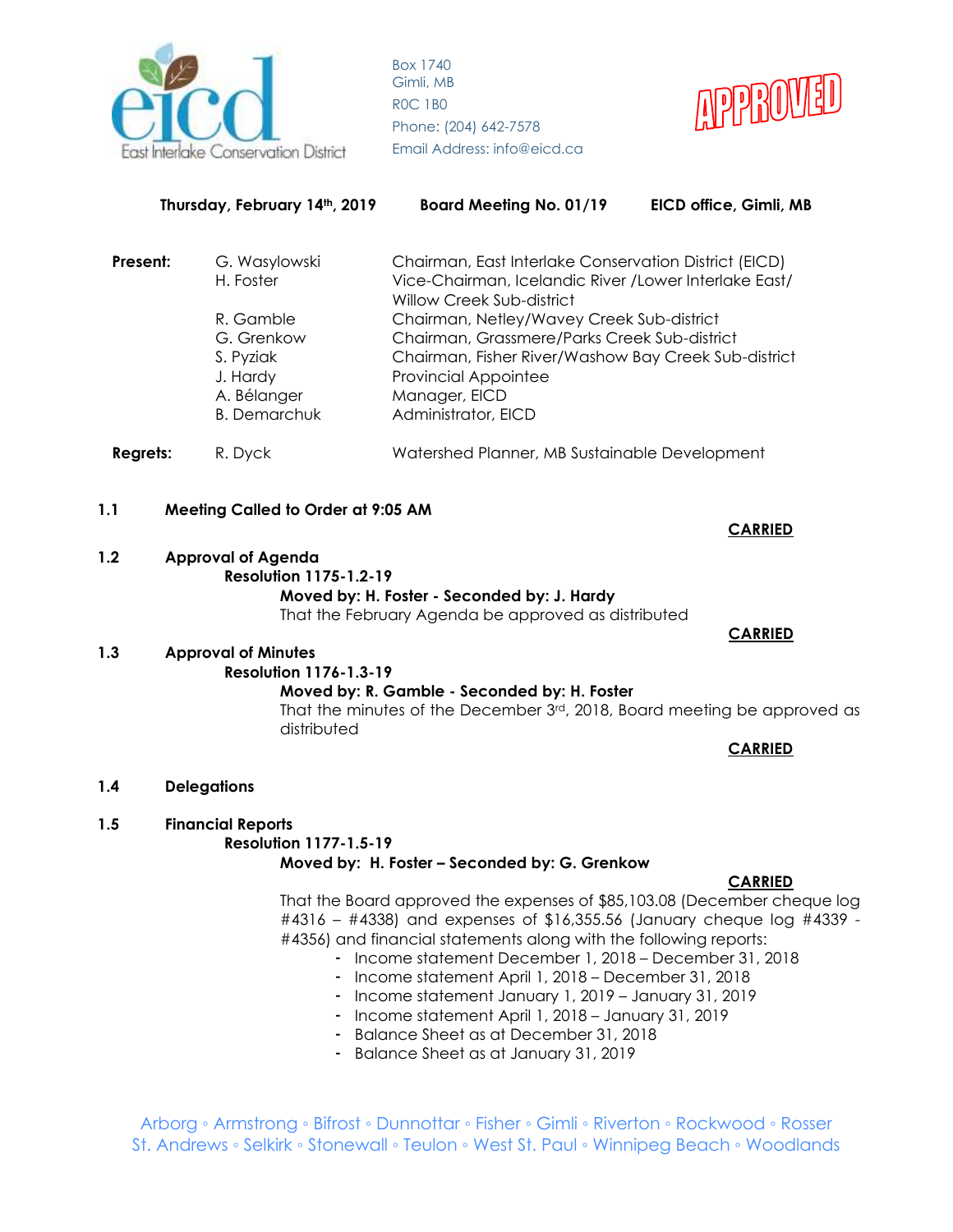- Pre-Authorized withdrawals for December / 2018 & January 2019 and a breakdown of the Master Card statement for the month of December 2018 and January 2019

# **1.6 Chair /Manager**

G. Wasylowski:

- Municipal visits are almost completed. All Council visits have gone very well. One question and/or concern asked was whether or not CD's will be taking over drainage
- At the RRBC Conference a Councillor from Woodlands and one from Rosser stated that they would like to join EICD. Manager stressed that because they are out of the East Interlake Watershed Boundary EICD would have to charge those RM's 100% for projects because the Province would not approve
- P. Gregory called regarding a project that EICD worked on a few years ago with him and he asked EICD to send in an Ag Action application to complete the project. A letter of intent was sent in by the Chair and Sean (MCDA Executive Director). Two applications were sent in to Ag Action
- G. Wasylowski has been re-elected as Vice Chair. MCDA office is now in Winnipeg. MCDA Conference will be held at the Canad Inns Polo Park from December 2 to the 4<sup>th</sup>, 2019, In 2020 MCDA will be renamed Manitoba Association of Watersheds (MAW)

A. Belanger: (as per written report)

**MOTION**: to accept the report of the Chair and Manager **Resolution 1178-1.6-19 Moved by: R. Gamble - Seconded by: H. Foster CARRIED**

# **1.7 Topics of Discussion**

- *1.7.1 EICD is cordially invited to the Manitoba Planning Conference from May 15–17, 2019, at the Victoria Inn Hotel in Brandon. Sponsorship levels range from \$500 to \$7,000 and the benefits you receive depend on the level of sponsorship you chose* - Tabled
- *1.7.2 Invitation to the Red River Basin Commission 11th Annual Fish Dinner Gala on Thursday, March 21, 2019 at 5:30 PM at the Sunova Centre in West St. Paul. Tickets are \$65.00 / person*

**MOTION**: approval of Manager attending the Fish Dinner Gala **Resolution 1179-1.7.2-19 Moved by: J. Hardy – Seconded by: H. Foster CARRIED**

*1.7.3 Land Assessment / Proposed Apportionment Percentages for each EICD Member* **MOTION**: approval of the Apportionment Percentages with Amendment of Appointments of two members per Sub district to three members for municipalities within Fisher River and Willow Creek Watersheds

 **Resolution 1180-1.7.3-19 Moved by: S. Pyziak – Seconded by: R. Gamble CARRIED**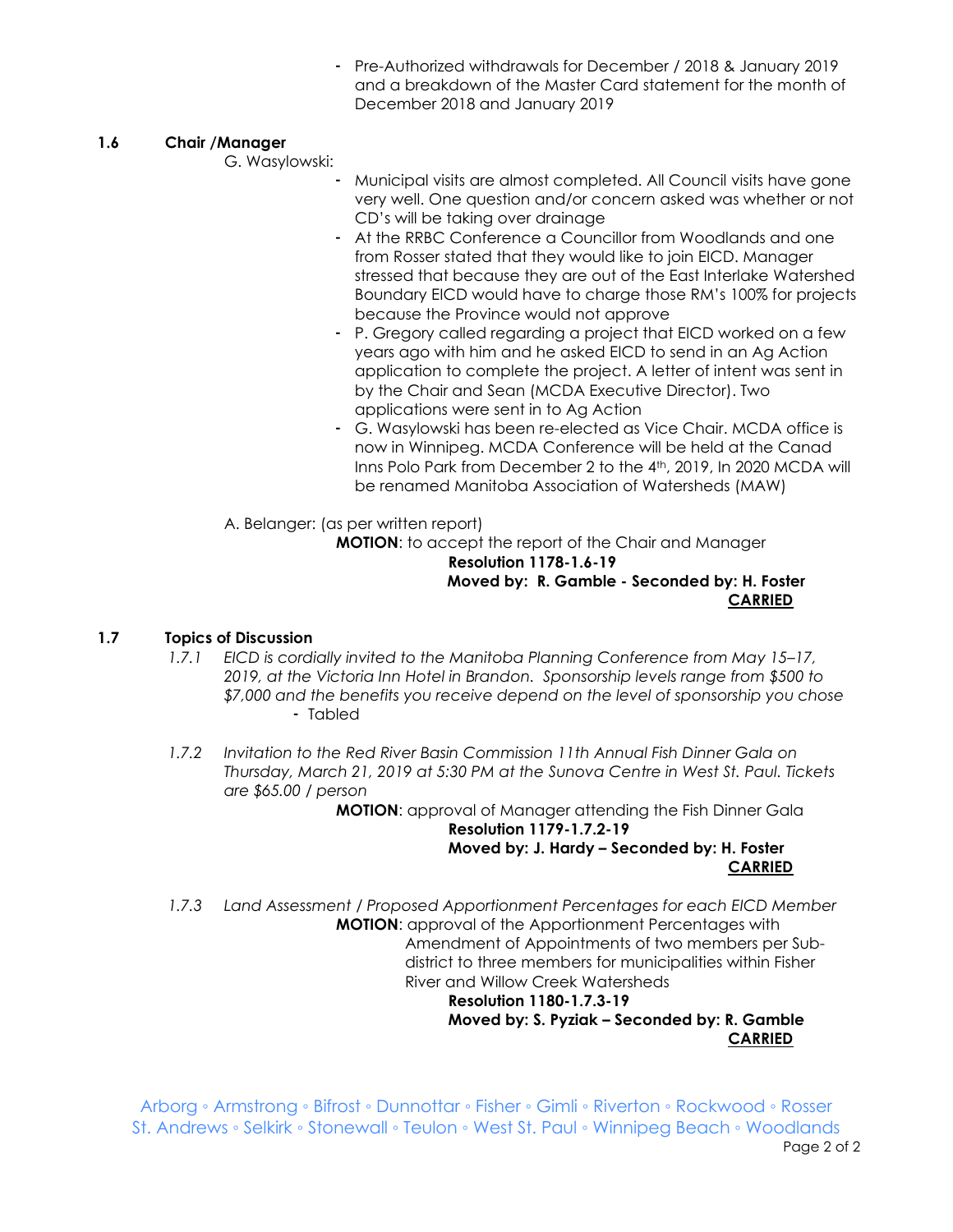- *1.7.4 Community and Regional Planning Branch is requesting comments re: Sub division application Pt. NE ¼ 09-23-04 EPM in the RM of Bifrost-Riverton, File 4105-18- 7803*
	- Board discussed Sub-division application File #4105-18-7803 in the RM of Bifrost-Riverton and they have no concerns at this time
- *1.7.5 Red River Planning Branch is requesting comments re: Zoning By-Law Amendment, Ref. By 2018-05 "P", (ref. BL 2018-22 "P") Amended S16-2668 in the RM of West St. Paul* (To Whom it may concern, Please take note that the applicant has provided a correction to their application related

to Section 5d) drainage. The applicant had checked "natural" and "ditches"; that portion of the subdivision being developed (not including the residual lands) will be drained by curb and gutter and storm sewer systems. Please revise your records, as needed)

- Board discussed Zoning By-Law Amendment, Ref. By 2018-05 "P", (ref. BL 2018-22 "P" Amended S16-2668 in the RM of West St. Paul and they have no comments at this time
- *1.7.6 South Interlake Planning District is requesting comments re: Subdivision application SE ¼ 04-17-02 EPM in the RM of Rockwood, File #4168-19-7808*
	- Board discussed Subdivision application File #4168-19-7808 in the RM of Rockwood and they have no concerns at this time
- *1.7.7 South Interlake Planning District is requesting comments re; Subdivision application Pt E ½ 13-13-02 EPM in the RM of Rockwood, File #4168-19-7809*
	- Board discussed Subdivision application File #4168-19-7809 in the RM of Rockwood and they have no concerns at this time
- *1.7.8 South Interlake Planning District is requesting comments re: Subdivision application, Lots 4 & 5 Plan 2367 WLTO in NW ¼ 21-16-02 EPM in the Town of Teulon, File #4168- 19-7810 sub file #4363-19-7810*
	- Board discussed Subdivision application File #4168-19-7810 sub file #4363- 19-7810 in the Town of Teulon and they have no concerns at this time
- *1.7.9 Community and Regional Planning Branch is requesting comments re: Subdivision Application RL 05-23-04 EPM in the RM of Bifrost-Riverton, File #4105-19-7811* 
	- Board discussed Subdivision application File #4105-19-7811 in the RM of Bifrost-Riverton and they have no concerns at this time
- *1.7.10 Red River Planning Branch is requesting comments re: Subdivision application Parcel A, Plan 38492 in the RM of St. Andrews, File #S19-2809*
	- Board discussed Subdivision application File #S19-2809 in the RM of St. Andrews and they have no concerns at this time
- *1.7.11 South Interlake Planning District is requesting comments re: Subdivision Application in NW ¼ 36-16-10 EPM in the RM of Rockwood, File #4168-19-7814*
	- Board discussed Subdivision application File #4168-19-7814 in the RM of Rockwood and they have no concerns at this time
- *1.7.12 South Interlake Planning District is requesting comments re: Subdivision Application in Pt. SW ¼ 25-13-01 EPM in the Town of Stonewall, File #4453-19-7812*
	- Board discussed Subdivision application File #4453-19-7812 in the Town of Stonewall and they have no concerns at this time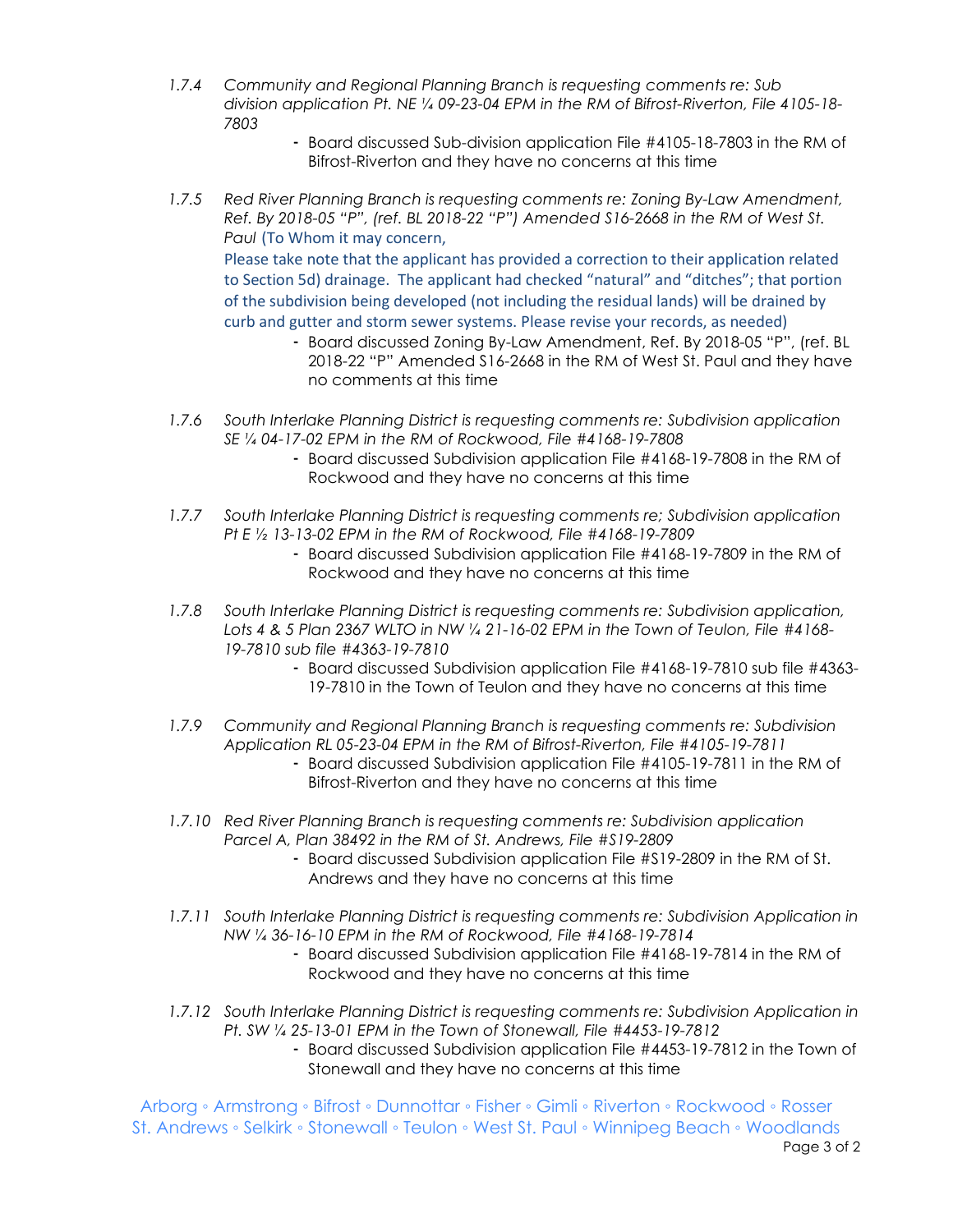- *1.7.13 Community and Regional Planning Branch is requesting comments re: Subdivision Application Pt. NE 04-25-04 EPM in the RM of Bifrost-Riverton, File #4105-19-7813*
	- Board discussed Subdivision application File #4105-19-7813 in the RM of Bifrost-Riverton and they have no concerns at this time
- *1.7.14 Invoice from AAE Tech Services Inc. for \$9,975 for Environmental Consulting Services for the Fisheries Enhancement Project on the Fisher River*

**MOTION:** approval of spending the \$9,446.40 Fisher River/Washow Bay Creek IWMP grant to pay AAE Tech Services Inc.

**Resolution 1181-1.7.14-19 Moved by: S. Pyziak – R. Gamble**

**CARRIED**

*1.7.15 2019/2020 Budget approval*

**MOTION:** approval of the 2019/2020 Interim Budget

**Resolution 1182-1.7.15-19 Moved by: R. Gamble - Seconded by: G. Grenkow CARRIED MOTION:** approval of allocating a portion of staff time from Program Support to Projects in Tier Two **Resolution 1183-1.7.15-19 Moved by: S. Pyziak – Seconded by: R. Gamble CARRIED**

*1.7.16 CD Administrator's meeting on May 15th – 17th, 2019 at Canad Inns Fort Garry* **MOTION:** approval for B. Demarchuk to attend the Admin meeting and to take part in the Celebrations Dinner Theatre **Resolution 1184-1.7.16-19 Moved by: H. Foster - Seconded by: R. Gamble CARRIED**

**1.8 Information and Correspondence** (See agenda for list of correspondence)

# **1.9 Next Board Meeting**

Next board meeting is scheduled for Thursday, March 14th, 2019 at 9:00 AM

# **1.10 Adjournment**

**Moved by: H. Foster - Seconded by: R. Gamble** that the meeting be adjourned at 11:28 AM

G. Wasylowski, Board-Chair **B. Demarchuk, Administrator** B. Demarchuk, Administrator

Arborg ◦ Armstrong ◦ Bifrost ◦ Dunnottar ◦ Fisher ◦ Gimli ◦ Riverton ◦ Rockwood ◦ Rosser St. Andrews ◦ Selkirk ◦ Stonewall ◦ Teulon ◦ West St. Paul ◦ Winnipeg Beach ◦ Woodlands Page 4 of 2

\_\_\_\_\_\_\_\_\_\_\_\_\_\_\_\_\_\_\_\_\_\_\_\_\_\_\_\_ \_\_\_\_\_\_\_\_\_\_\_\_\_\_\_\_\_\_\_\_\_\_\_\_\_\_\_\_\_\_\_\_\_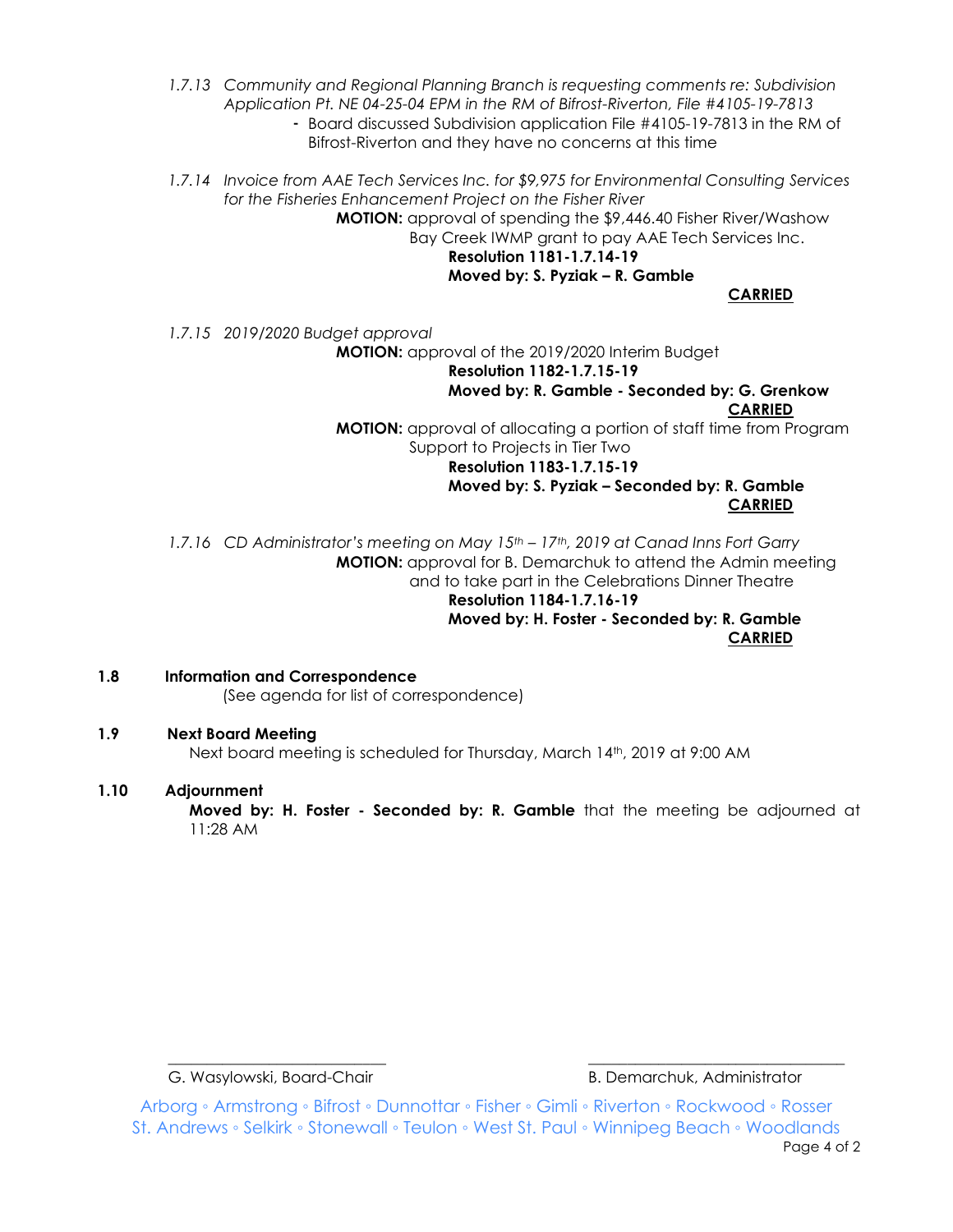



| Thursday, March 14th, 2019 |                                    | <b>Board Meeting No. 02/19</b><br>EICD office, Gimli, MB                                                        |  |  |
|----------------------------|------------------------------------|-----------------------------------------------------------------------------------------------------------------|--|--|
| Present:                   | G. Wasylowski<br>H. Foster         | Chairman, East Interlake Conservation District (EICD)<br>Vice-Chairman, Icelandic River / Lower Interlake East/ |  |  |
|                            | R. Gamble                          | Willow Creek Sub-district<br>Chairman, Netley/Wavey Creek Sub-district                                          |  |  |
|                            | G. Grenkow<br>S. Pyziak            | Chairman, Grassmere/Parks Creek Sub-district<br>Chairman, Fisher River/Washow Bay Creek Sub-district            |  |  |
|                            | J. Hardy<br>R. Dyck                | <b>Provincial Appointee</b><br>Watershed Planner, MB Sustainable Development                                    |  |  |
|                            | A. Bélanger<br><b>B.</b> Demarchuk | Manager, EICD<br>Administrator, EICD                                                                            |  |  |

# **Regrets:**

# **2.1 Meeting Called to Order at 9:07 AM CARRIED 2.2 Approval of Agenda Resolution 1185-2.2-19 Moved by: R. Gamble - Seconded by: G. Grenkow** That the March Agenda be approved as amended  **CARRIED 2.3 Approval of Minutes Resolution 1186-2.3-19**

**Moved by: H. Foster - Seconded by: R. Gamble** That the minutes of the February 14<sup>th</sup>, 2019, Board meeting be approved as amended

**CARRIED**

- **2.4 Delegations**
- **2.5 Financial Reports**

# **Resolution 1187-2.5-19**

# **Moved by: J. Hardy – Seconded by: H. Foster**

#### **CARRIED**

That the Board approved the expenses of \$24,803.88 (February cheque log #4357 – #4370) and financial statements along with the following reports:

- Income statement February 1, 2019 February 28, 2019
- Income statement April 1, 2018 February 28, 2019
- Balance Sheet as at February 28, 2019
- Pre-Authorized withdrawals for February / 2019 and a breakdown of the Master Card statement for the month of February 2019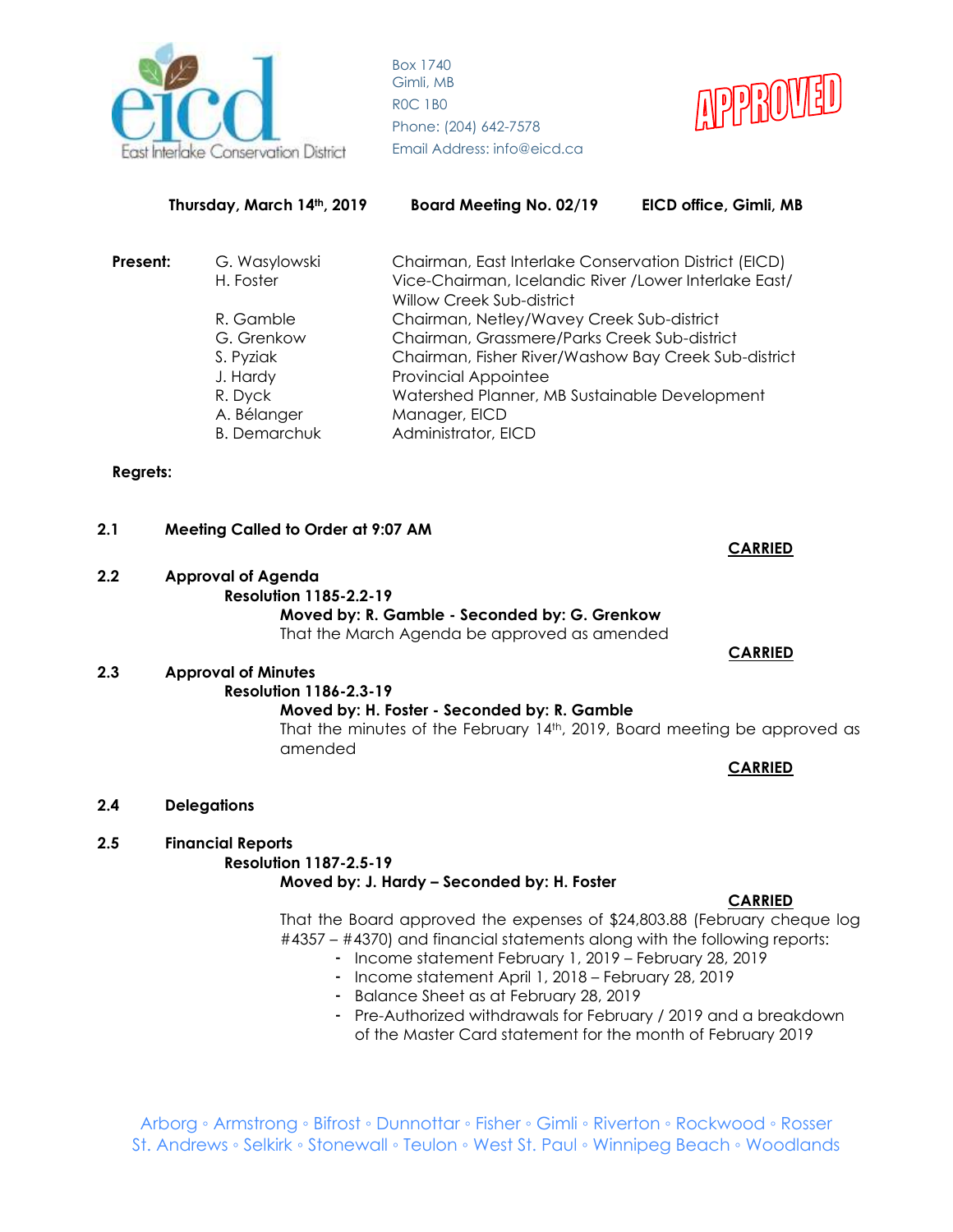G. Wasylowski:

- Federal grant of 2.4 Million approved over three years for Living Lab projects in the Seine Rat River CD, Turtle River CD, Pembina Valley CD and Intermountain CD
- The Manager and two Board Members were delegates at the RM of West St. Paul council meeting on Tuesday to discuss their apportionment. The RM of West St. Paul would like their apportionment to match Selkirk's and they want the EICD Executive Board to review and discuss this with the Province and at a Sub-district meeting. The Manager to follow up with a letter to the RM of West St. Paul informing them that the Board is remaining with the apportionment that EICD presented
- A. Belanger: (as per written report)
- R. Dyck:
- Meeting tomorrow regarding the North End Treatment Plant. The City did put in a bid for a new treatment Plant with an estimated cost of 1.8 Billion and 40 Billion to upgrade the stormwater system
- Board feels that staff time should be reported under projects not Program Support. It doesn't give a true accounting of staff time since it is all reported under program support instead of projects. Grant accountability for funding is reported to the Finance Dept. and they get audited regularly so staff time must be reported under Program support

**MOTION**: to accept the report of the Chair, Manager and Watershed Planner

# **Resolution 1188-2.6-19 Moved by: G. Grenkow - Seconded by: R. Gamble CARRIED**

# **2.7 Topics of Discussion**

- *2.7.1 EICD is cordially invited to the Manitoba Planning Conference from May 15–17, 2019, at the Victoria Inn Hotel in Brandon. Sponsorship levels range from \$500 to \$7,000 and the benefits you receive depend on the level of sponsorship* 
	- Board members discussed the possibility of participating as a sponsor at the MB Planning Conference and due to limited funds, we are unable to support the conference as a sponsor nor at the tradeshow
- *2.7.2 Red River Planning Branch is requesting comments re: Subdivision application RL 18, Plan 3405 in the RM of St. Andrews, File #S19-2810*
	- Board discussed Subdivision application File #S19-2810 in the RM of St. Andrews and they have no concerns at this time
- *2.7.3 South Interlake Planning District is requesting comments re: Subdivision application SE ¼ 26-14-01 EPM in the RM of Rockwood, File #4168-19-7818*
	- Board discussed Subdivision application File #4168-19-7818 in the RM of Rockwood and they have no concerns at this time
- *2.7.4 South Interlake Planning District is requesting comments re: Subdivision application Pt. W ½ 26-12-02 EPM in the RM of Rockwood, File #4172-19-7819*
	- Board discussed Subdivision application File #4172-19-7819 in the RM of Rockwood and they have no concerns at this time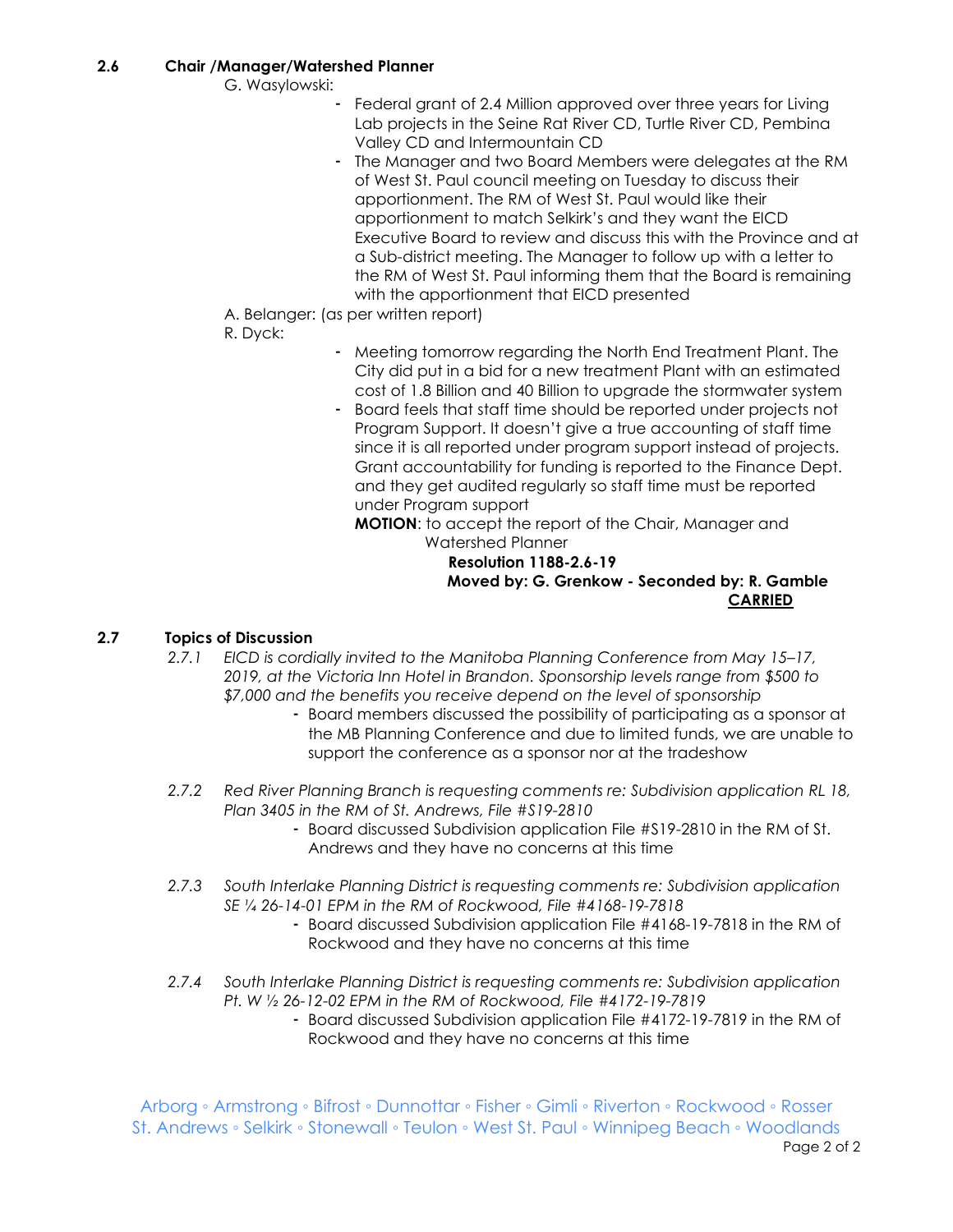- *2.7.5 South Interlake Planning District is requesting comments re: Subdivision application SE ¼ 08-16-02 EPM in the RM of Rockwood, File #4168-19-7820*
	- Board discussed Subdivision application File #4168-19-7820 in the RM of Rockwood and they have no concerns at this time
- *2.7.6 South Interlake Planning District is requesting comments re: Subdivision application Pt. SW ¼ 01-16-02 EPM in the RM of Rockwood, File #4168-19-7821*
	- Board discussed Subdivision application File #4168-19-7821 in the RM of Rockwood and they have no concerns at this time
- *2.7.7 South Interlake Planning District is requesting comments re: Subdivision application Pt. NE ¼ 12-16-01 EPM in the RM of Rockwood, File #4168-19-7822*
	- Board discussed Subdivision application File #4168-19-7822 in the RM of Rockwood and they have no concerns at this time
- *2.7.8 South Interlake Planning District is requesting comments re: Subdivision application Pt. N. ½ 24-16-01 EPM in the RM of Rockwood, File #4168-19-7823*
	- Board discussed Subdivision application File #4168-19-7823 in the RM of Rockwood and they have no concerns at this time
- *2.7.9 Community & Regional Planning Branch is requesting comments re: Subdivision application Pt. SE ¼ 12-24-02 EPM in the RM of Bifrost-Riverton, File #4105-19-7824* - Board discussed Subdivision application File #4105-19-7824 in the RM of Bifrost-Riverton and they have no concerns at this time
- *2.7.10 MB Real Estate Services Division formerly Crown Lands and Property Agency is requesting comments re: Lands Branch Application Type & Number: Sale No. 72847 in the RM of West St. Paul*
	- Board discussed Crown Land Sale No. 72847 in the RM of West St. Paul and they have no concerns at this time
- *2.7.11 Red River Planning District is requesting comments re: Subdivision Lots 46/47, 103/123, 130/131/138, Block 1, Plan 1113, Lots 22 & 28/31 & 33/37, 59/60 & 92, 96/99, 122/128 & 135/138, Block 2, Plan 1113, Lots 71/75-3-1113 & 135/137, Block 4, Plan 1113 & Lot 136, Block 5, Plan 1113 in River Lots 3 & 4 in the RM of West St. Paul, File #S18-2790*
	- Board discussed Subdivision Lots File #S18-2790 in the RM of West St. Paul and they have no concerns at this time
- *2.7.12 Letter to the City of Winnipeg regarding the North End Treatment Plant discharge*
	- Chair suggested that EICD send a letter to MCDA to lobby the City of Winnipeg
	- EICD will host an information meeting in April or May and invite experts such as an Enforcement Officer from the Province, as well as someone from the City of Winnipeg and Council Members from Municipalities
	- Board members have decided not to send a letter to the City of Winnipeg
- *2.7.13 South Interlake Planning District is requesting comments re: Subdivision application SW ¼ 20-17-03 EPM in the RM of Rockwood, File #4168-19-7827*
	- Board discussed Subdivision application File #4168-19-7827 in the RM of Rockwood and they have no concerns at this time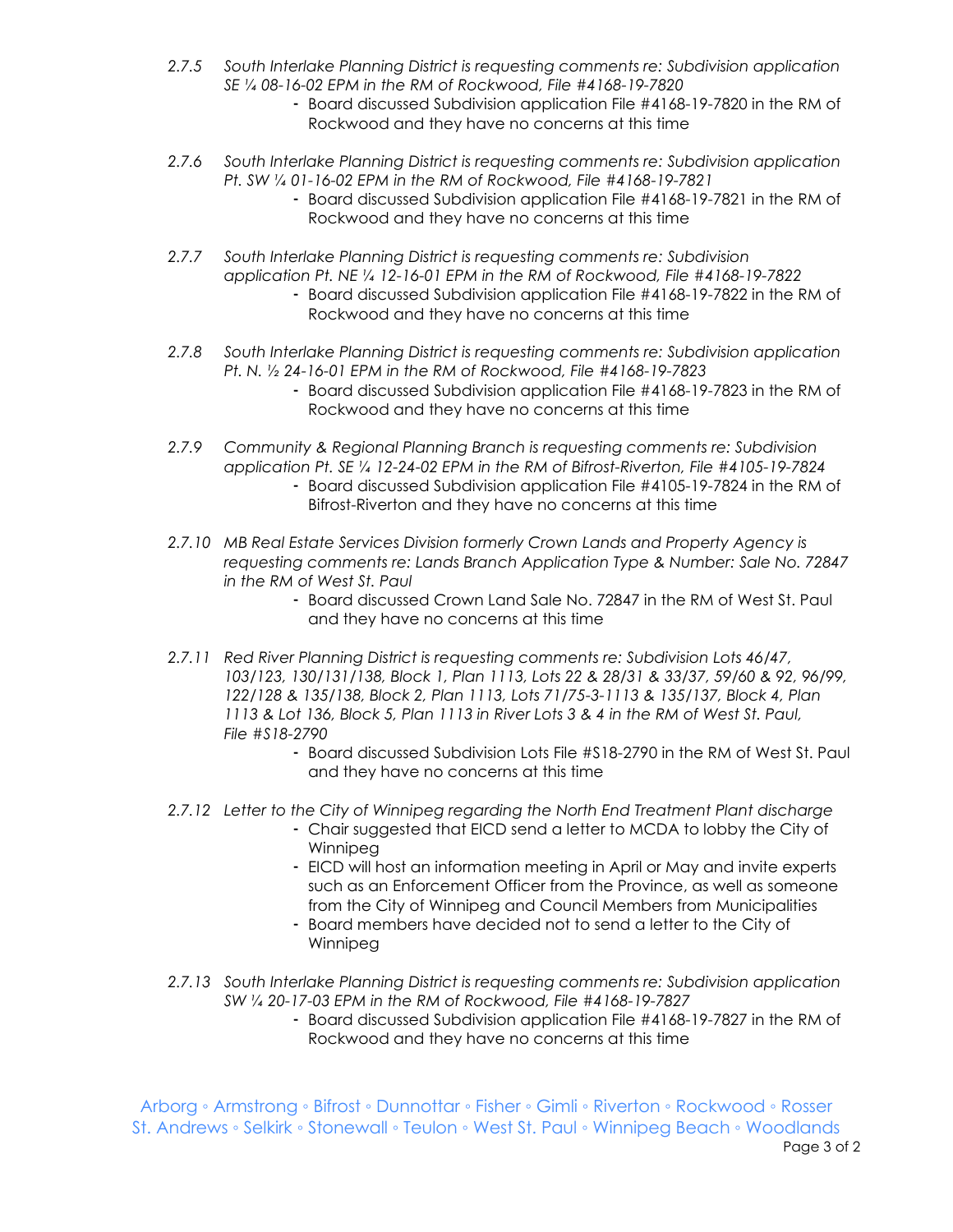- *2.7.14 Community and Regional Planning Branch is requesting comments re: Subdivision application Pt. SE 06-19-04 EPM in the RM of Gimli, File #4129-19-7826*
	- Board discussed Subdivision application File #4129-19-7826 in the RM of Gimli and they have no concerns at this time
- *2.7.15 Red River Planning is requesting comments re: Subdivision application: Lots 1 & 2, Plan 52340 in the RM of St. Andrews, File #S19-2811*
	- Board discussed Subdivision application File #S19-2811 in the RM of St. Andrews and they have no concerns at this time
- *2.7.16 West St. Paul contribution*
	- The RM is prepared to pay the apportionment as presented for this year. The Board will call a meeting with the Sud-district to review their concern
- *2.7.17 Community and Regional Planning Branch is requesting comments re: Subdivision application Pt. SE 06-19-04 EPM in the Town of Arborg, File #4300-19-7825*
	- Board discussed Subdivision application File #4300-19-7825 in the Town of Arborg and they have no concerns at this time

# **2.8 Information and Correspondence**

(See agenda for list of correspondence)

#### **2.9 Next Board Meeting**

Next board meeting is scheduled for Thursday, April 11<sup>th</sup>, 2019 at 9:00 AM

#### **2.10 Adjournment**

**Moved by: H. Foster - Seconded by: R. Gamble** that the meeting be adjourned at 11:15 A.M.

\_\_\_\_\_\_\_\_\_\_\_\_\_\_\_\_\_\_\_\_\_\_\_\_\_\_\_\_ \_\_\_\_\_\_\_\_\_\_\_\_\_\_\_\_\_\_\_\_\_\_\_\_\_\_\_\_\_\_\_\_\_ G. Wasylowski, Board-Chair **B. Demarchuk, Administrator** B. Demarchuk, Administrator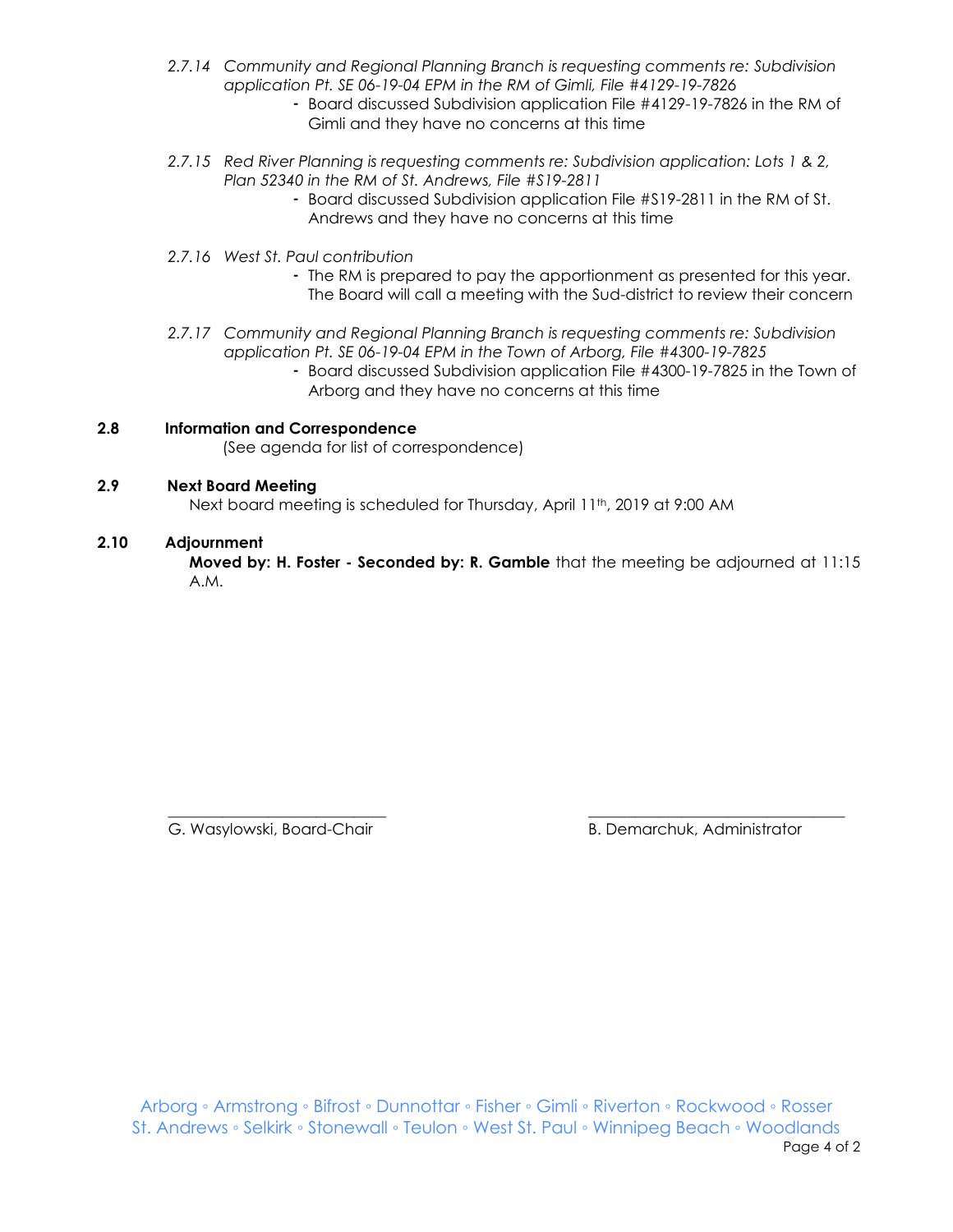



|                                            | Thursday, April 11 <sup>th</sup> , 2019                                                                                                                                    | <b>Board Meeting No. 03/19</b>                                           | EICD office, Gimli, MB |  |
|--------------------------------------------|----------------------------------------------------------------------------------------------------------------------------------------------------------------------------|--------------------------------------------------------------------------|------------------------|--|
| Present:                                   | Chairman, East Interlake Conservation District (EICD)<br>G. Wasylowski<br>Vice-Chairman, Icelandic River / Lower Interlake East/<br>H. Foster<br>Willow Creek Sub-district |                                                                          |                        |  |
|                                            | R. Gamble<br>J. Hardy                                                                                                                                                      | Chairman, Netley/Wavey Creek Sub-district<br><b>Provincial Appointee</b> |                        |  |
|                                            | G. Grenkow                                                                                                                                                                 | Chairman, Grassmere/Parks Creek Sub-district                             |                        |  |
|                                            | S. Pyziak                                                                                                                                                                  | Chairman, Fisher River/Washow Bay Creek Sub-district                     |                        |  |
|                                            | R. Dyck                                                                                                                                                                    | Watershed Planner, MB Sustainable Development                            |                        |  |
|                                            | A. Bélanger                                                                                                                                                                | Manager, EICD                                                            |                        |  |
| <b>B. Demarchuk</b><br>Administrator, EICD |                                                                                                                                                                            |                                                                          |                        |  |

# **Regrets:**

# **3.1 Meeting Called to Order at 9:00 A.M. 3.2 Approval of Agenda Resolution 1189-3.2-19**

**Moved by: H. Foster - Seconded by: G. Grenkow** That the April Agenda be approved as amended

# **3.3 Approval of Minutes**

# **Resolution 1190-3.3-19**

# **Moved by: G. Grenkow - Seconded by: J. Hardy**

That the minutes of the March 14, 2019, Board meeting be approved as distributed

**CARRIED**

**CARRIED**

 **CARRIED** 

**3.4 Delegations**

# **3.5 Financial Reports**

# **Resolution 1191-3.5-19**

# **Moved by: H. Foster – Seconded by: J. Hardy**

# **CARRIED**

That the Board approved the expenses of \$26,455.61 (March cheque log #4371 – #4400) and financial statements and adopt the following Year end reports:

- Income statement March 1, 2019 March 31, 2019
- Income statement April 1, 2018 March 31, 2019
- Balance Sheet as at March 31, 2019
- Pre-Authorized withdrawals for March 2019 and a breakdown of the Master Card statement for the month of March 2019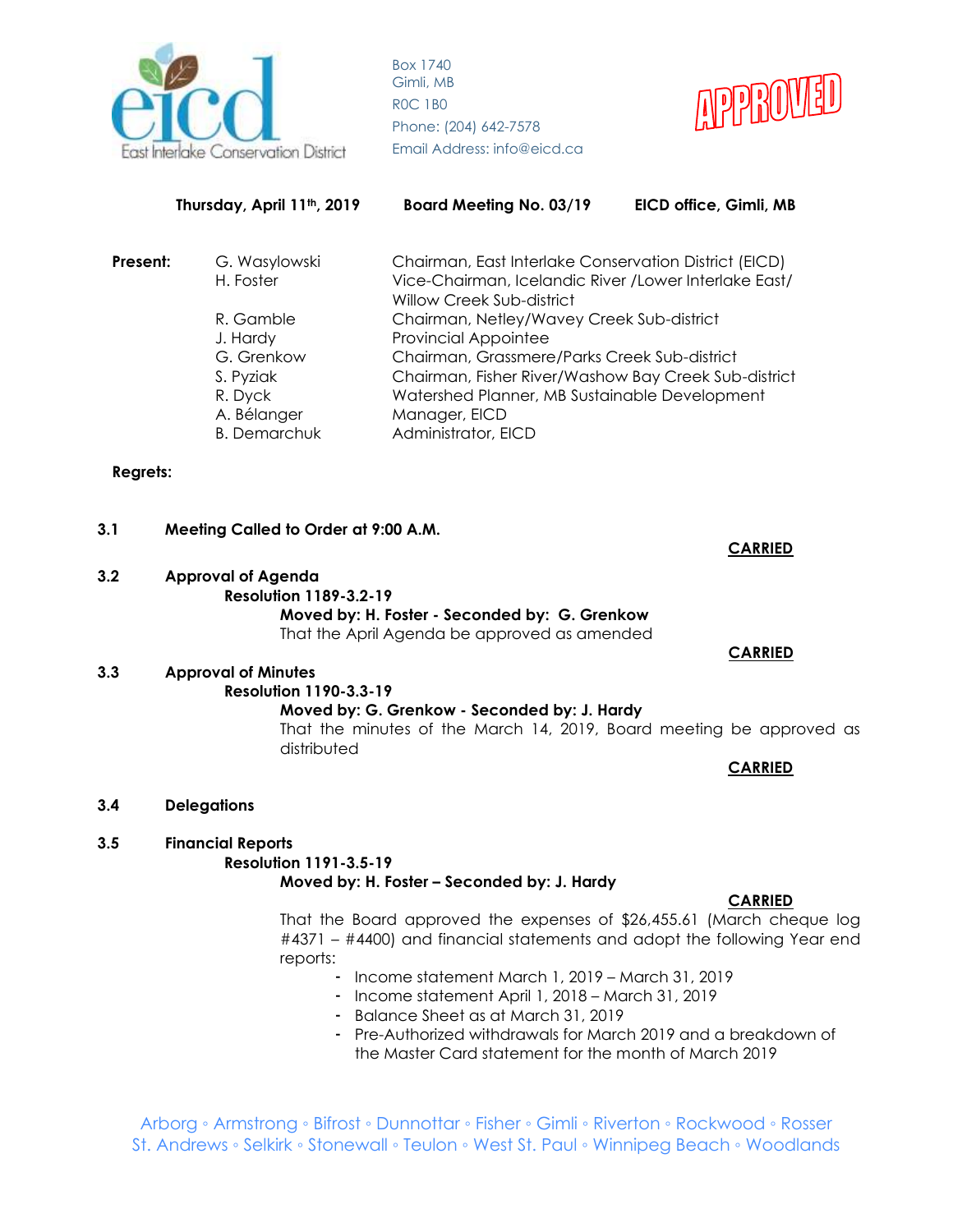# **3.6 Chair /Manager/Watershed Planner**

G. Wasylowski:

- MB Conservation District Association update:
	- Shane has accepted a new position with Parks Canada and MCDA has hired a new bookkeeper
	- MCDA Dues Reviewing options as we go from 18 CD's to 14 in 2020
	- Sean met with MIT to discuss the future of infrastructure and how Watershed Districts and MIT could work together
	- MCDA sent a letter to Real Estate Services Division/MB Department of Finance regarding the sale of Crown land and the importance of sustaining the eco system of the land
	- Manager and Chair presented at the RM of Grahamdale
	- MCDA tour of the Whitemud Watershed Conservation District will be Wednesday, June 26/19
	- Conference is scheduled for Dec. 2-4 in Winnipeg

A. Belanger: (as per written report)

R. Dyck:

- Received the majority of the Resolutions from the Municipalities regarding joining the new Watersheds
- Nicole Armstrong is willing to attend a meeting regarding the City of Winnipeg North End Treatment Plant

**MOTION**: to accept the report of the Chair, Manager and Watershed Planner

# **Resolution 1192-3.6-19 Moved by: H. Foster - Seconded by: G. Grenkow CARRIED**

# **3.7 Topics of Discussion**

- *3.7.1* South Interlake Planning District is requesting comments re: Subdivision application Pt. SW ¼ 21-12-02 EPM in the RM of Rosser, File #4172-19-7833
	- Board discussed Sub-division application File #4172-19-7833 in the RM of Rosser and they have no concerns at this time
- *3.7.2* Community and Regional Planning Branch is requesting comments re: Subdivision APP Pt. RL SE 18-22-02 EPM in the Town of Arborg, File #4300-19-7828 – REVISED
	- Board discussed Sub-division application File #4300-19-7828 in the Town of Arborg and they have no concerns at this time
- *3.7.3* Community & Regional Planning Branch is requesting comments re: Subdivision application Pt. RL 11 E -23-04 EPM in the RM of Bifrost-Riverton, File #4105-19-7829 - Board discussed Sub-division application File #4105-19-7829 in the RM of
	- Bifrost-Riverton and they have no concerns at this time
- *3.7.4* Red River Planning Branch is requesting comments re: By-Law Amendment No. 5328 (ZBA) in the City of Selkirk, Zoning Amendment BL-5328/Zoning By-Law No. 4968
	- Board discussed By-Law Amendment No. BL-5328 in the City of Selkirk and they have no concerns at this time
- *3.7.5* Red River Planning Branch is requesting comments re: By-Law Amendment No. 5329 (ZBA) in the City of Selkirk, Zoning Amendment BL-5329/Zoning By-Law No. 4968
	- Board discussed By-Law Amendment No. BL-5329 (ZBA) Amendment No. 4968 in the City of Selkirk and they have no concerns at this time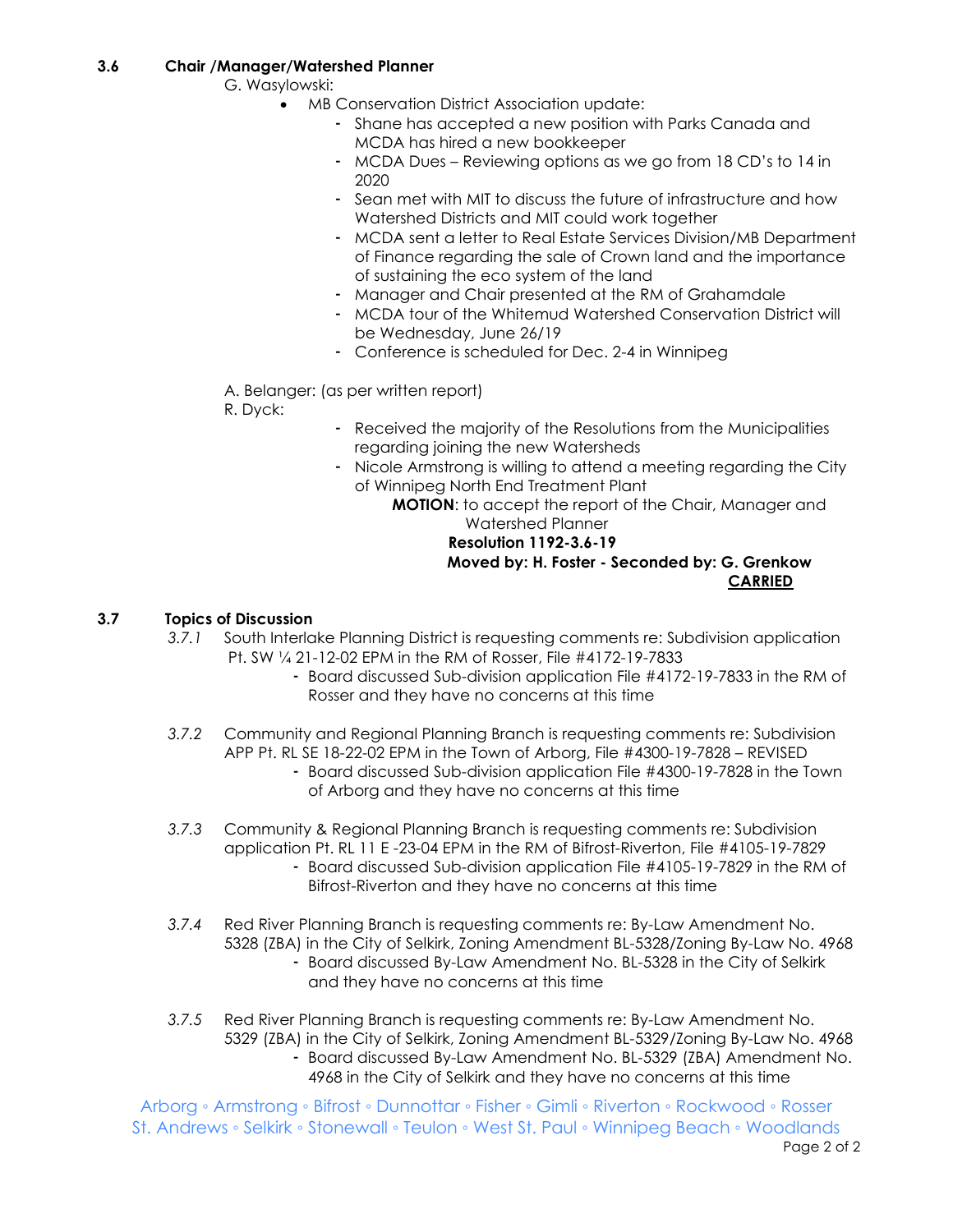- *3.7.6* Yablonski contribution request
	- The landowner had to make considerable contributions towards the project, and he is requesting compensation. EICD had asked for a \$10,000 contribution from the landowner *Action*: The Board would like to see a breakdown of the cost, owner contribution, external funding, payables and what the project was budgeted for
	- Tabled
- *3.7.7* Well Sealing Policy
	- The policy will be amended and emailed to the Board for review prior to the May Board meeting
	- Tabled
- *3.7.8* Red River Basin/Cold Climate Agricultural Nutrients BMP Workshop on April 16-17, 2019 at the University of Minnesota-Crookston, Minnesota, USA

**MOTION**: approval of Manager attending the Cold Climate Agriculture Nutrients BMP Workshop in Minnesota  **Resolution 1193-3.7.8-19 Moved by: H. Foster – Seconded by J. Hardy**

**CARRIED**

*3.7.9* Siglavik development

In 2014 this development was turned down by all relevant government departments due to the concerns of the property being low lying and flood prone. The EICD Board passed a motion of not being in favor due to the fact that it's a rare coastal wet land, high risk of flooding and the development would be less than the 100-meter development setback as suggested in the Willow Creek Integrated Watershed Management Plan.

The neighbors are concerned with the destruction of the wetland and they have sent letters to the province; however, the landowner was given the OK by the Province.

*Action*: The Board would like to voice their concern regarding the wetland destruction and a letter will be mailed to the Minister

# **3.8 Information and Correspondence**

(See agenda for list of correspondence)

# **3.9 Next Board Meeting**

Next board meeting is scheduled for Thursday, May 9th, 2019 at 9:00 A.M.

# **3.10 Adjournment**

**Moved by: S. Pyziak - Seconded by: G. Grenkow** that the meeting be adjourned at 11:20 A.M.

G. Wasylowski, Board-Chair **B. Demarchuk, Administrator** B. Demarchuk, Administrator

Arborg ◦ Armstrong ◦ Bifrost ◦ Dunnottar ◦ Fisher ◦ Gimli ◦ Riverton ◦ Rockwood ◦ Rosser St. Andrews ◦ Selkirk ◦ Stonewall ◦ Teulon ◦ West St. Paul ◦ Winnipeg Beach ◦ Woodlands

\_\_\_\_\_\_\_\_\_\_\_\_\_\_\_\_\_\_\_\_\_\_\_\_\_\_\_\_ \_\_\_\_\_\_\_\_\_\_\_\_\_\_\_\_\_\_\_\_\_\_\_\_\_\_\_\_\_\_\_\_\_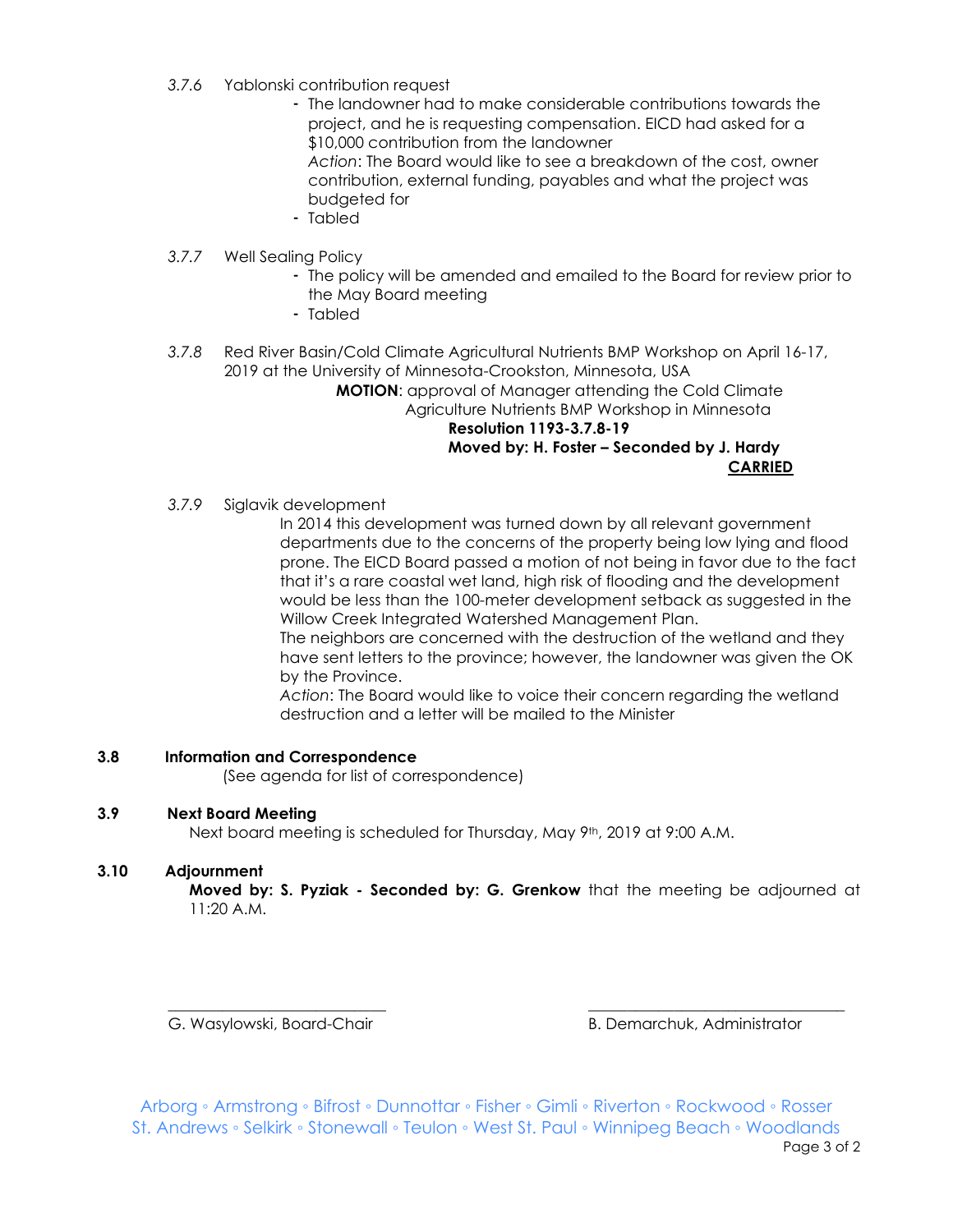



|                 | Thursday, June 13th, 2019                                                                                           | <b>Board Meeting No. 04/19</b>                                                                                                                                                                                                                                                                                                                                                                                                                                                  | EICD office, Gimli, MB                                                                                                                                                  |
|-----------------|---------------------------------------------------------------------------------------------------------------------|---------------------------------------------------------------------------------------------------------------------------------------------------------------------------------------------------------------------------------------------------------------------------------------------------------------------------------------------------------------------------------------------------------------------------------------------------------------------------------|-------------------------------------------------------------------------------------------------------------------------------------------------------------------------|
| Present:        | G. Wasylowski<br>H. Foster<br>R. Gamble<br>G. Grenkow<br>S. Pyziak<br>R. Dyck<br>A. Bélanger<br><b>B.</b> Demarchuk | Chairman, East Interlake Conservation District (EICD)<br>Vice-Chairman, Icelandic River / Lower Interlake East/<br>Willow Creek Sub-district<br>Chairman, Netley/Wavey Creek Sub-district<br>Chairman, Grassmere/Parks Creek Sub-district<br>Chairman, Fisher River/Washow Bay Creek Sub-district<br>Watershed Planner, MB Sustainable Development<br>Manager, EICD<br>Administrator, EICD                                                                                      |                                                                                                                                                                         |
| <b>Regrets:</b> | J. Hardy                                                                                                            | <b>Provincial Appointee</b>                                                                                                                                                                                                                                                                                                                                                                                                                                                     |                                                                                                                                                                         |
| 4.1<br>4.2      | Meeting Called to Order at 9:00 A.M.<br><b>Approval of Agenda</b><br><b>Resolution 1194-4.2-19</b>                  |                                                                                                                                                                                                                                                                                                                                                                                                                                                                                 | <b>CARRIED</b>                                                                                                                                                          |
| 4.3             | <b>Approval of Minutes</b><br><b>Resolution 1195-4.3-19</b><br>distributed                                          | Moved by: R. Gamble - Seconded by: S. Pyziak<br>That the June Agenda be approved as amended<br>Moved by: S. Pyziak - Seconded by: G. Grenkow                                                                                                                                                                                                                                                                                                                                    | <b>CARRIED</b><br>That the minutes of the April 11, 2019, Board meeting be approved as                                                                                  |
| 4.4             | <b>Delegations</b>                                                                                                  |                                                                                                                                                                                                                                                                                                                                                                                                                                                                                 | <b>CARRIED</b>                                                                                                                                                          |
| 4.5             | <b>Financial Reports</b><br><b>Resolution 1196-4.5-19</b><br>-<br>-<br>-                                            | Moved by: R. Gamble - Seconded by: G. Grenkow<br>That the Board approved the expenses of \$15,796.98<br>-4432 and financial statements and adopt the following Year end reports:<br>Income statement April 1, 2019 - April 30, 2019<br>Balance Sheet as at April 30, 2019<br>Income statement May 1, 2019 - May 31, 2019<br>Income statement April 1, 2019 - May 31, 2019<br>Balance sheet as at May 31, 2019<br>of the Master Card statement for the month of April & May 2019 | <b>CARRIED</b><br>(April cheque log $\#4401 - #4417$ ) and of \$38,501.15 (May cheque log $\#4418$ )<br>Pre-Authorized withdrawals for April & May 2019 and a breakdown |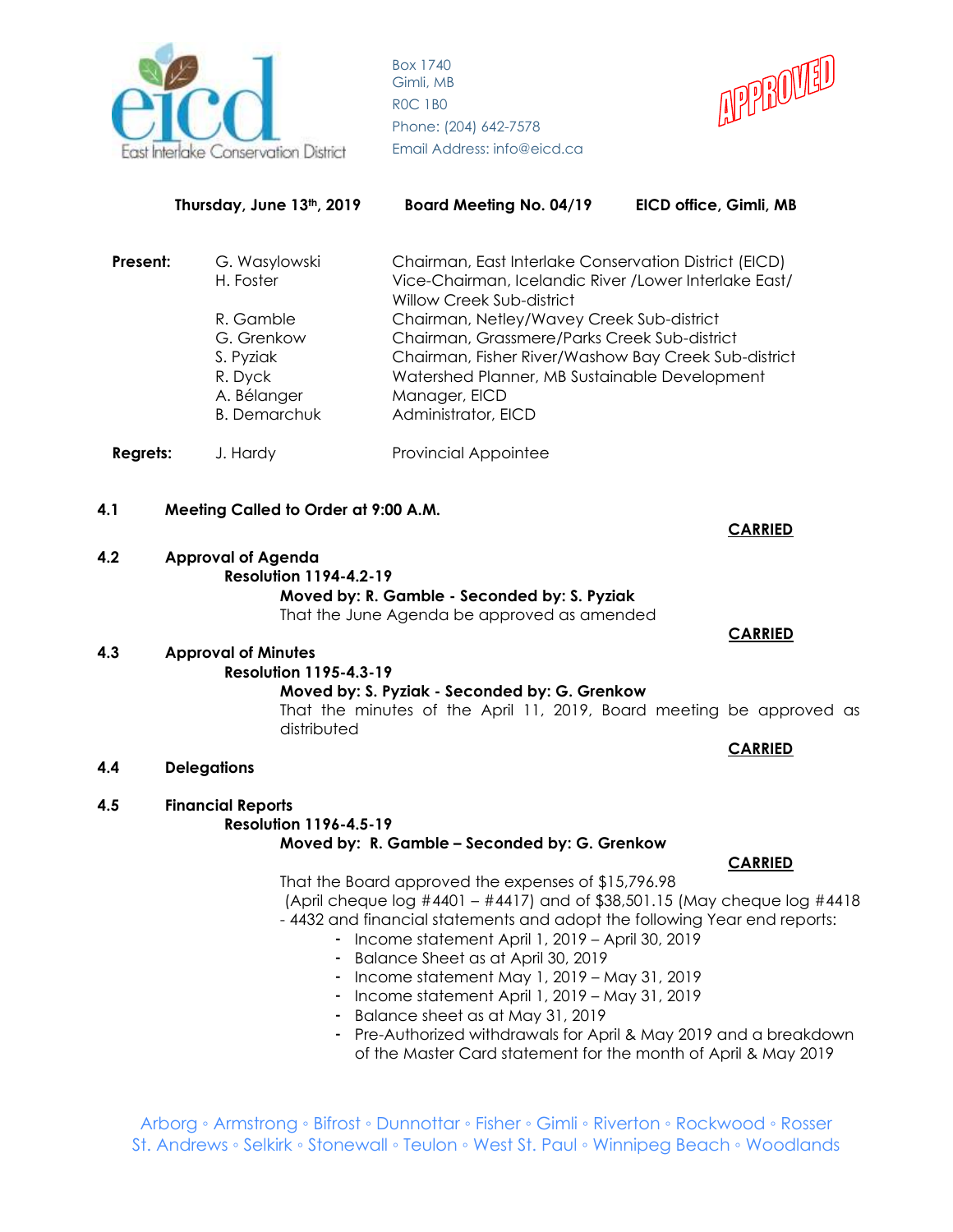# **4.6 Chair /Manager/Watershed Planner**

- G. Wasylowski: MB Conservation District Association update:
	- Waiting on funding announcements from the Feds for Living Labs
	- The boundary realignment issues with the Municipalities are almost resolved
- A. Belanger: (as per written report)
- R. Dyck:
- Fifty-two million endowment fund for GROW will be administered through MHHC as a Trust Fund
	- *ACTION*: Send a letter thanking the Minister and stating that EICD would recommend a working group for the GROW program

# **MOTION:** approval of sending a thank you letter to the Minister **Resolution1197-4.6-19**

# **Moved by: S. Pyziak – Seconded by: G. Grenkow CARRIED**

- Erin has accepted a position with the Regional Fisheries Section
- The EICD has a new updated watershed boundary, losing twentyfive sections of the RM of Fisher. The 4.3% apportionment to the EICD will remain as is for now

**MOTION**: to accept the reports of the Chair, Manager and Watershed Planner

# **Resolution 1198-4.6-19 Moved by: H. Foster - Seconded by: S. Pyziak CARRIED**

# **4.7 Topics of Discussion**

- *4.7.1 Yablonski contribution request*
	- The landowner had to make considerable contributions towards the project, and he is requesting compensation. EICD had asked for a \$10,000 contribution from the landowner. The Board requested to see a breakdown of the cost, owner contribution, external funding, payables and what the project was budgeted for before deciding.
	- The project was funded as a pilot project for the cattle industry and EICD will be able to use it as a demo for future use
		- **MOTION**: approval of reimbursing half of D. Yablonski's alteration cost, due to construction of wetland and passive filter treatment. His expenses come to \$48,469.59 and he would be reimbursed \$24,234.79

#### **Resolution 1199-4.7.1-19 Moved by: R. Gamble – Seconded by G. Grenkow CARRIED**

- *4.7.2 Well Sealing Policy - review*
- *4.7.3 Watershed Planning and Programs is reviewing the existing provincial appointee nominations. J Hardy's 10-year term expiry is March 6, 2023. Would East Interlake District like to reappoint him as the provincial appointee for East Interlake Watershed District? Appointees are given three-year terms, with a 10-year maximum term*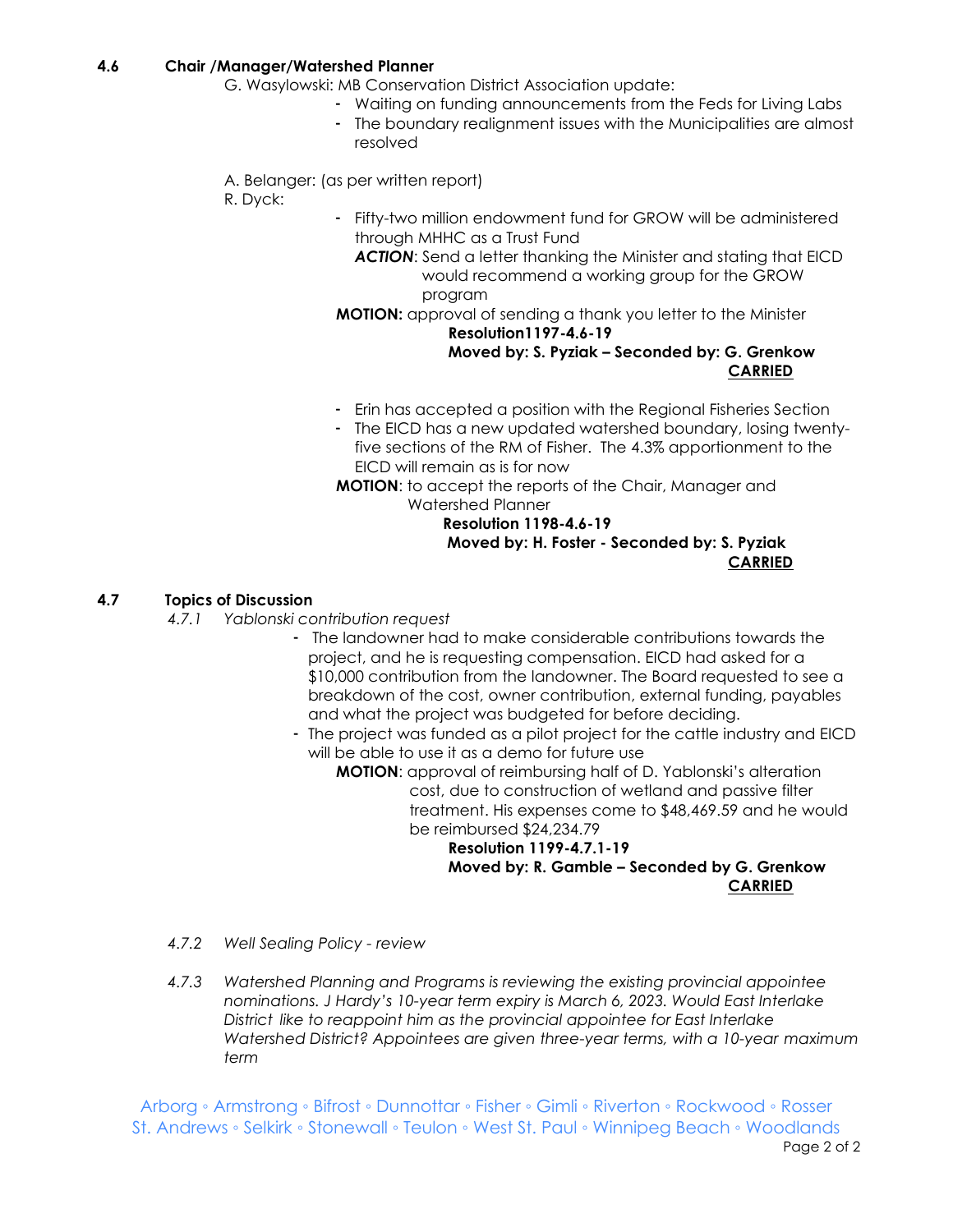#### **MOTION**: approval of reappointing J. Hardy as the Provincial Appointee for East Interlake Watershed District  **Resolution 1200-4.7.3-19 Moved by: H. Foster – Seconded by: S. Pyziak CARRIED**

- *4.7.4 Red River Planning Branch is requesting comments re: By-Law Amendment No. 5331 (ZBA), in the City of Selkirk, Zoning By-Law No. 4968, Zoning By-Law Amendment No.5311, W1/2 of Lot 10 and all of Lot 11 Plan 1364 WLTO in RL 40*
	- Board discussed By-Law Amendment No. 5331 and they have no concerns at this time
- *4.7.5 South Interlake Planning District is requesting comments re: Subdivision application Pt. E ½ 06-13-03 EPM in the RM of Rockwood, File #4168-19-7838*
	- Board discussed Sub-division application File #4168-19-7838 in the RM of Rockwood and they have no concerns at this time
- *4.7.6 Red River Planning Branch is requesting comments re: By-Law Amendment No. 2019- 04 "P" (ZBA), 2/99 "P", as AMENDED in the RM of West St. Paul* - *Board discussed the By-Law Amendment and they have no concerns*
- *4.7.7 Community & Regional Planning Branch in Selkirk is requesting comments re: Subdivision application, Pt. Lot 45-22-02 EPM in the Town of Arborg, File #4300-19- 7839*
	- Board discussed Sub-division application File #4300-19-7839 in the Town of Arborg and they have no concerns at this time
- *4.7.8 Community & Regional Planning Branch – Selkirk is requesting comments re: Subdivision application, NE ¼ 17-20-04 EPM in the RM of Gimli, File #4129-19-7845*
	- Board discussed Sub-division application File #4129-19-7845 in the RM of Gimli and they have no concerns at this time
- *4.7.9 Red River Planning District is requesting comments re: Subdivision application Lot 6,8/9, Blk 1, Plan 19474 and Lot 6, Blk. 2, Plan 19474 in the RM of St. Andrews. File # S19-2815* 
	- Board discussed Sub-division application File #S19-2815 in the RM of St. Andrews and they have no concerns at this time
- *4.7.10 Community & Regional Planning Branch – Selkirk is requesting comments re: Subdivision application, Pt. RL 18-22-02 EPM in the Town of Arborg, File # 4300-19- 7825*
	- Board discussed Sub-division application File #4300-19-7825 in the Town of Arborg and they have no concerns at this time
- *4.7.11 Red River Planning District Conditional approval letter re: Subdivision application S.E. ¼ SEC. 23-15-4 E.P.M. in the RM of St. Andrews. File # S18-2508 (The Proposed Subdivision will be given the Certificate of Approval once the owner has provided evidence that the following conditions and requirements have been met. EICD comment was not listed as one of the conditions and requirements)*
	- Board discussed Sub-division application File #S18-2508 in the RM of St. Andrews and East Interlake would like to know why this Subdivision did not come to comment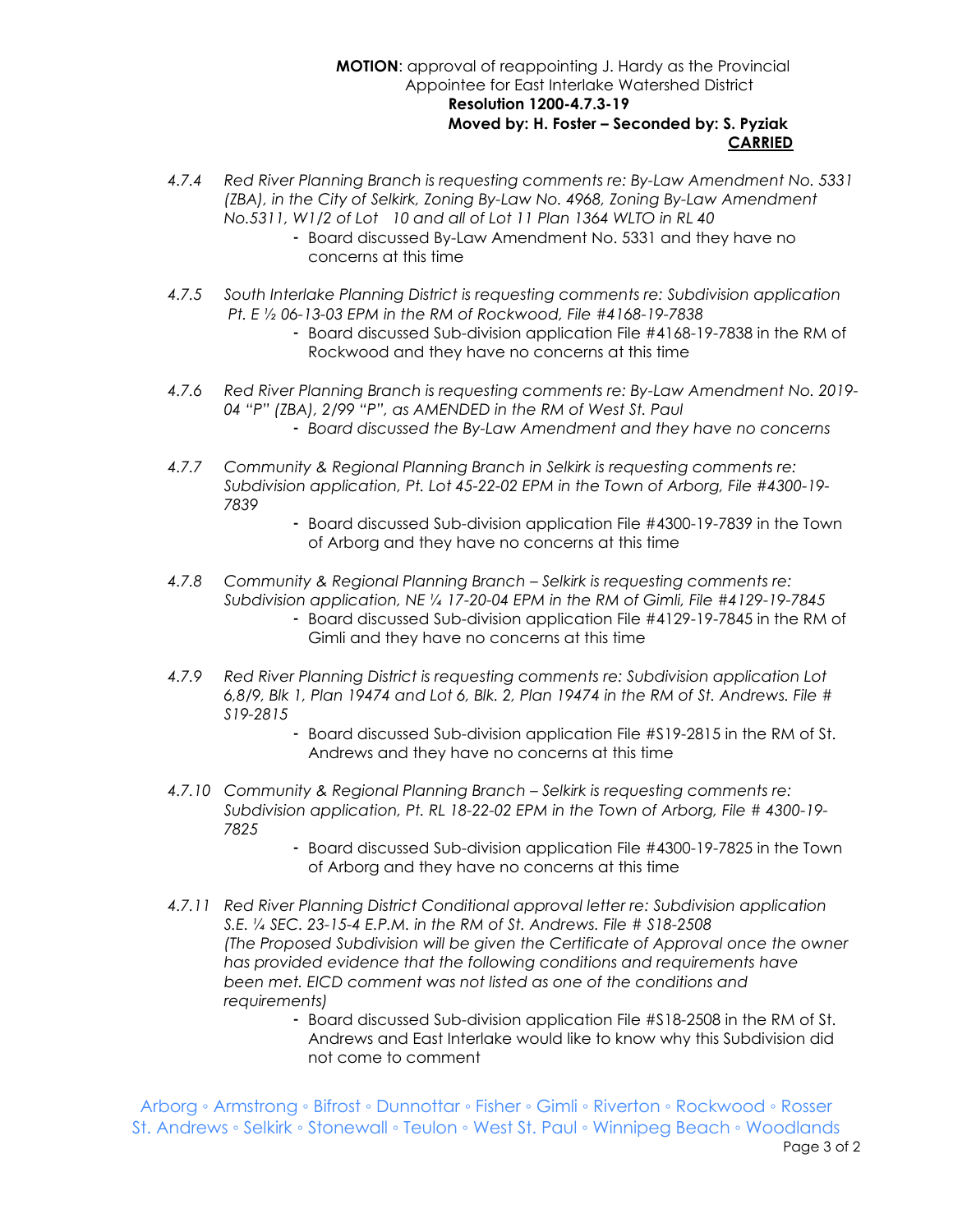- *4.7.12 Community & Regional Planning Branch – Selkirk is requesting comments re: Subdivision Application in Pt. NW ¼ 08-19-03 EPM in the RM of Armstrong. File #4602- 19-7847*
	- Board discussed Sub-division application File #4602-19-7847 in the RM of Armstrong and they have no concerns at this time
- *4.7.13 Red River Planning District is requesting comments re: St. Clements-Zoning By-Law Amendment, By-Law No. 2-2019*
	- Board did not comment on By-Law Amendment No. BL-5329 (ZBA) Amendment No. 4968 in St. Clements since St. Clements is not part of the EICD district
- *4.7.14 Red River Planning is requesting comments re: Subdivision application in Pt. SW ¼ 03-13-01 EPM in the RM of Rockwood. File #4168-19-7848*
	- Board discussed Sub-division application File #4168-19-7848 in the RM of Rockwood and they have no concerns at this time
- *4.7.15 River Planning District is requesting comments re: Subdivision application on Lot 6, Blk. 1, Plan 60750 in the RM of St. Andrews. File #S19-2818*
	- The Board discussed Sub-division application File #S19-2818 in the RM of St. Andrews and they have no concerns at this time
- *4.7.16 The Royal Canadian Legion Branch 182 is conducting an important safety initiative for kids in Gimli and are requesting support from the whole community* - Information only
- *4.7.17 East Interlake Watershed District Annual General Meeting*

- tabled

*4.7.18 2018/2019 Audit report*

**MOTION:** to approve the 2018/2019 Fiscal Year Audit Report

#### **Resolution 1201-4.7.18-19 Moved by: G. Grenkow – Seconded by: H. Foster CARRIED**

# **4.8 Information and Correspondence**

(See agenda for list of correspondence)

**MOTION:** approval for Armand to attend the Summit on Canadian Soil Health 2019 in Oak Hammock Marsh on October 1 & 2 2019.

#### **Resolution 1202-4.8-19 Moved by: S. Pyziak – Seconded by H**. **Foster CARRIED**

**MOTION:** approval for Armand to attend the Climate Change Knowledge Exchange at the South Beach Casino on July 22  $-24$ <sup>th</sup>, 2019

#### **Resolution 1203-4.8-19 Moved by: H. Foster – Seconded by R. Gamble CARRIED**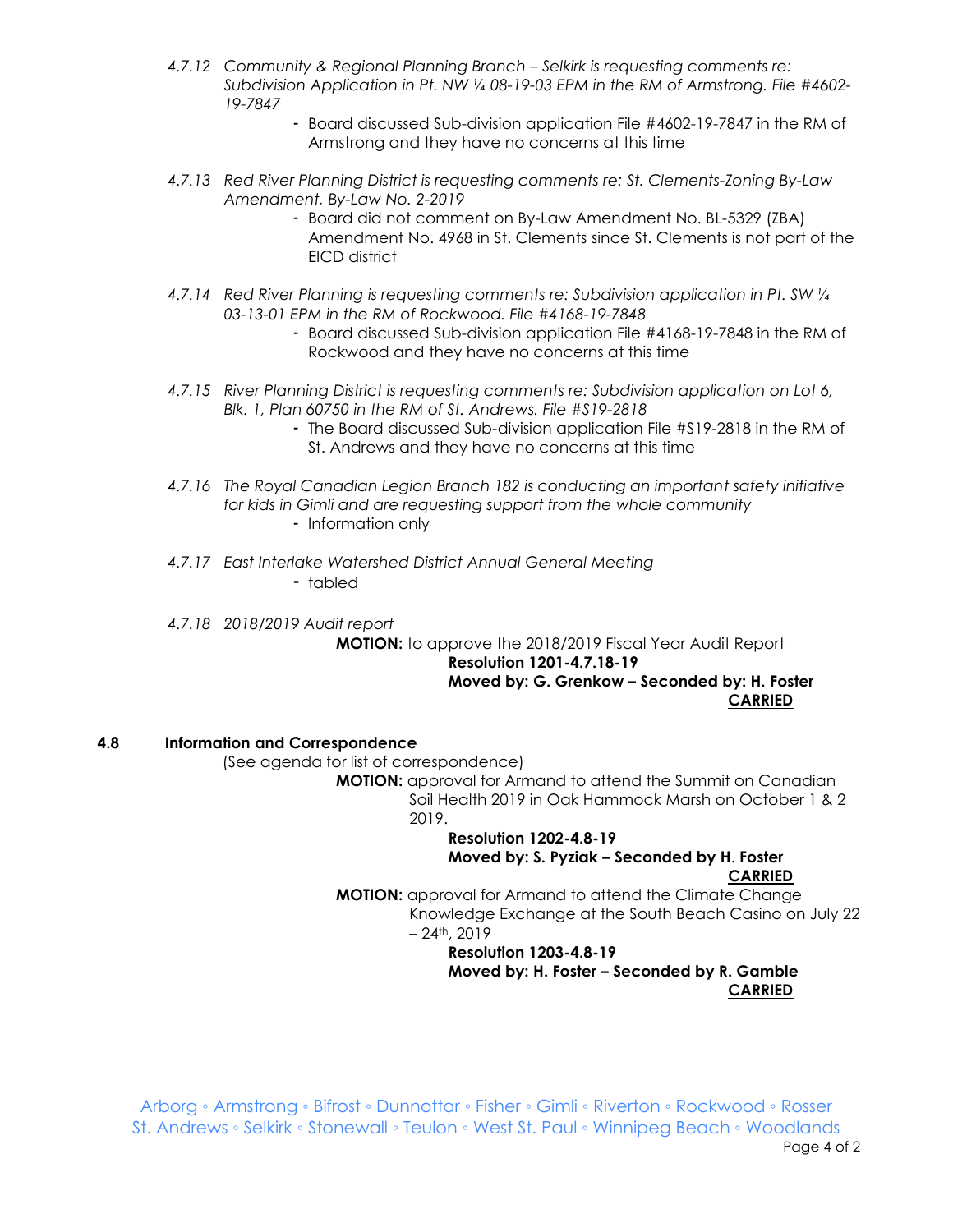# **4.9 Next Board Meeting**

Next board meeting is scheduled for Thursday, August 8<sup>th</sup>, 2019 at 9:00 A.M.

# **4.10 Adjournment**

**Moved by: H. Foster - Seconded by: R. Gamble** that the meeting be adjourned at 11:23 A.M.

 $\overline{\phantom{a}}$  , and the contribution of the contribution of the contribution of the contribution of the contribution of the contribution of the contribution of the contribution of the contribution of the contribution of the G. Wasylowski, Board-Chair **B. Demarchuk, Administrator** B. Demarchuk, Administrator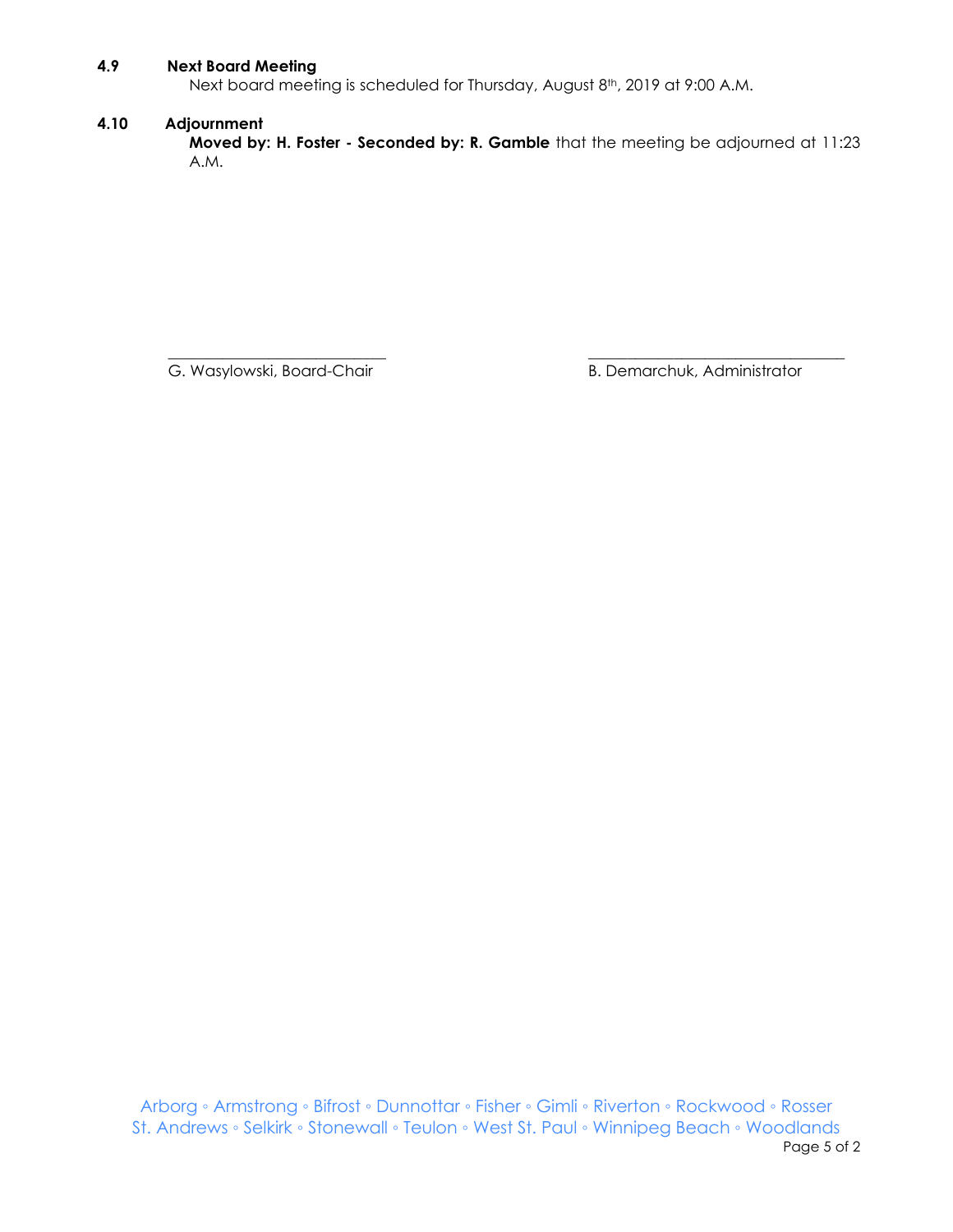

**Thursday, August 8th, 2019 Board Meeting No. 05/19 EICD office, Gimli, MB**



|          | 11101300y, M090310, Z017 | <b>DOMIN MICCITILY IND. 00/17</b>                                                                                            | LIGA QIIICE, QIIIIII, MD |
|----------|--------------------------|------------------------------------------------------------------------------------------------------------------------------|--------------------------|
| Present: | G. Wasylowski            | Chairman, East Interlake Conservation District (EICD)<br>Vice-Chairman, Icelandic River / Lower Interlake East/<br>H. Foster |                          |
|          |                          | Willow Creek Sub-district                                                                                                    |                          |
|          | R. Gamble                | Chairman, Netley/Wavey Creek Sub-district                                                                                    |                          |
|          | G. Grenkow               | Chairman, Grassmere/Parks Creek Sub-district                                                                                 |                          |
|          | R. Dyck                  | Watershed Planner, MB Sustainable Development                                                                                |                          |
|          | A. Bélanger              | Manager, EICD                                                                                                                |                          |
|          | <b>B.</b> Demarchuk      | Administrator, EICD                                                                                                          |                          |
| Regrets: | J. Hardy                 | <b>Provincial Appointee</b>                                                                                                  |                          |
|          | S. Pyziak                | Chairman, Fisher River/Washow Bay Creek Sub-district                                                                         |                          |
|          |                          |                                                                                                                              |                          |

# **5.1 Meeting Called to Order at 9:01 A.M.**

#### **5.2 Approval of Agenda Resolution 1204-5.2-19 Moved by: R. Gamble - Seconded by: H. Foster** That the August Agenda be approved as amended

#### **5.3 Approval of Minutes**

# **Resolution 1205-5.3-19**

#### **Moved by: H. Foster - Seconded by: G. Grenkow**

That the minutes of the June 13<sup>th</sup>, 2019, Board meeting be approved as distributed

**5.4 Delegations**

# **5.5 Financial Reports**

#### **Resolution 1206-5.5-19**

#### **Moved by: R. Gamble – Seconded by: H. Foster**

That the Board approved the expenses of \$16,860.30

- (June cheque log #4433 #4449) and of \$15,645.09 (July cheque log #4450 - 4466 and financial statements and adopt the following Year end reports:
	- Income statement June 1, 2019 June 30, 2019
	- Income statement April 1, 2019 June 30, 2019
	- Balance Sheet as at June 30, 2019
	- Income statement July 1, 2019 July 31, 2019
	- Income statement April 1, 2019 July 31, 2019
	- Balance sheet as at July 31, 2019
	- Pre-Authorized withdrawals for June & July 2019 and a breakdown of the Visa Card statement for the month of June & July 2019

Arborg ◦ Armstrong ◦ Bifrost ◦ Dunnottar ◦ Fisher ◦ Gimli ◦ Riverton ◦ Rockwood ◦ Rosser St. Andrews ◦ Selkirk ◦ Stonewall ◦ Teulon ◦ West St. Paul ◦ Winnipeg Beach ◦ Woodlands

# **CARRIED**

 **CARRIED** 

# **CARRIED**

# **CARRIED**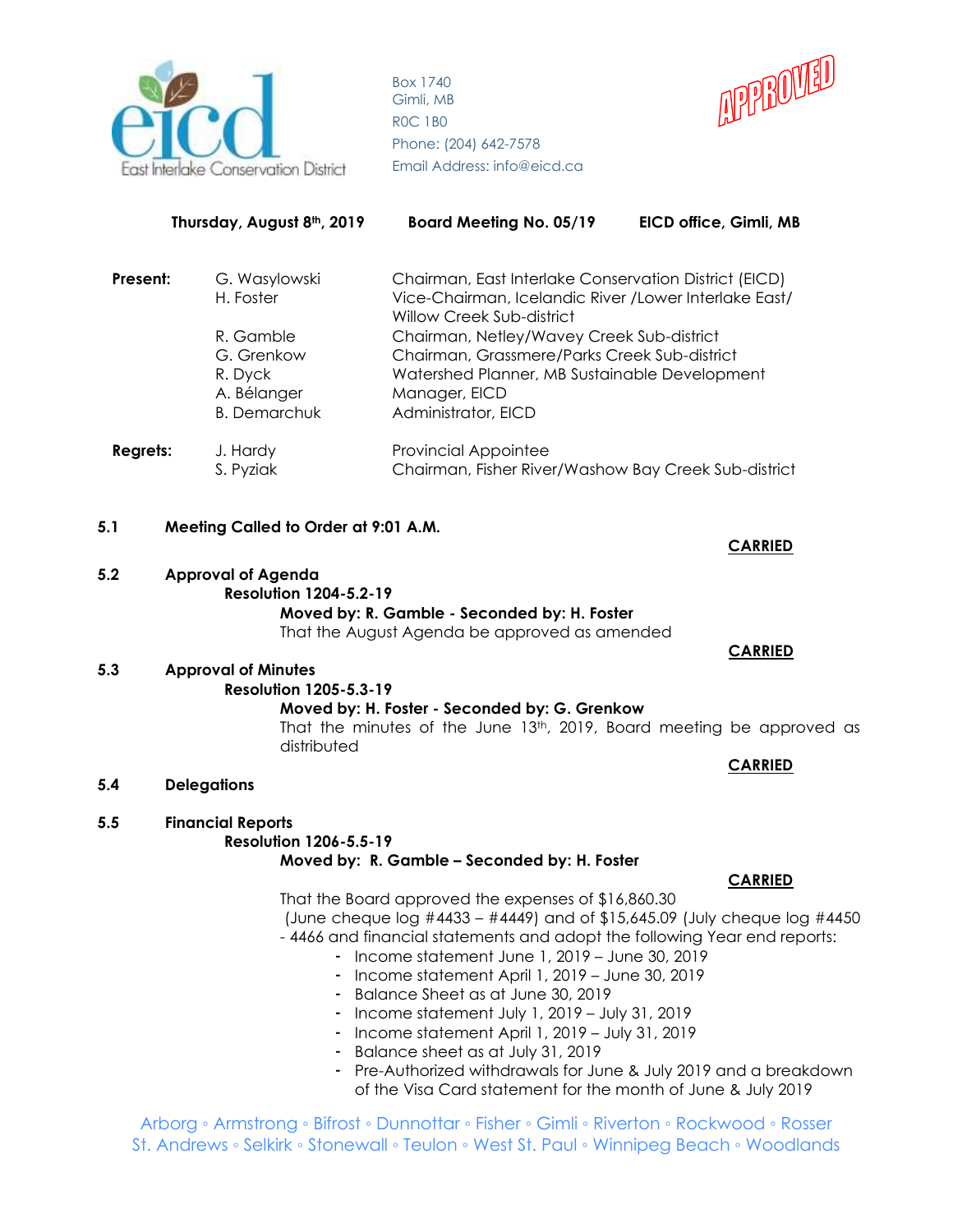# **5.6 Chair /Manager/Watershed Planner**

- G. Wasylowski: MB Conservation District Association update:
	- The reporter from the Weekly Express was at the RM of Gimli Council meeting where she picked up the information regarding the Siglavik development
	- MCDA preparing for their 44<sup>th</sup> Watersheds Conference. Executive Board is looking at bringing the Youth program back and they are looking at speakers for the Conference
	- Living Lab project was approved
	- MCDA is putting a report together re: the launch of the four infrastructure CD's and how they were formed. MB Infrastructure should be involved in funding the infrastructure CD's
- A. Belanger: (as per written report)
- R. Dyck:
- Met with the RM of Fisher to get a resolution to accept the boundary changes
- January 1, 2020 to proclaim the changes to the Act and everything else will get proclaimed as well
- International Joint Commission will be touring the Gimli High School Wetland
- EICD can host the AGM in December as the Chair and board members will transition into the new East Interlake Watershed District on January 1, 2020
- **MOTION**: to accept the reports of the Chair, Manager and Watershed Planner

# **Resolution 1207-5.6-19 Moved by: H. Foster - Seconded by: G. Grenkow CARRIED**

# **5.7 Topics of Discussion**

*5.7.1 2019/2020 Final Tiered Budget – Approval*

**MOTION:** approval of the Final 2019/2020-Tiered Budget

# **Resolution 1208-5.7.1-19**

# **Moved by: R. Gamble – Seconded by G. Grenkow CARRIED**

*5.7.2 Well Sealing Policy – Approval*

**MOTION:** to approve the Amended Well Sealing Policy **Resolution 1209-5.7.2-19 Moved by: R. Gamble – Seconded by G. Grenkow**

# **CARRIED**

- *5.7.3 EICD AGM*
	- The first East Interlake Watershed District will be on Monday, December 9th, 2019 in Komarno
- *5.7.4 Community & Regional Planning Branch – Selkirk is requesting comments re: Subdivision application Pt. W ½ 29-18-04 EPM in the RM of Gimli. File # 4129-19-7855*
	- Board discussed Subdivision application File #4129-19-7855 in the RM of Gimli and they have no concerns at this time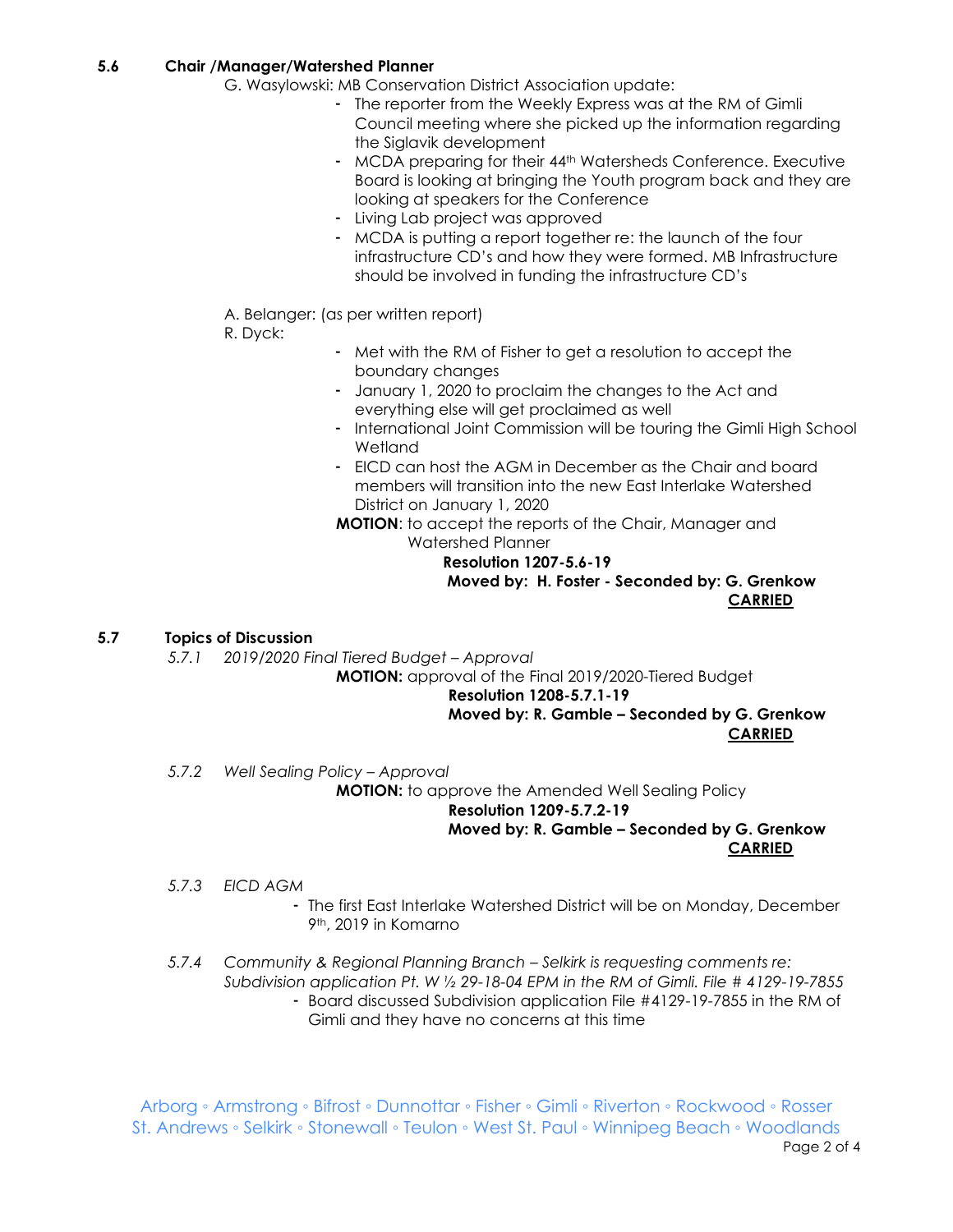- *5.7.5 Red River Planning District is requesting comments re: City of Selkirk By-law Amendment 5332 / Zoning By-Law 4968*
	- Board discussed By-Law Amendment No. 5332 and they have no concerns at this time
- *5.7.6 Red River Planning District is requesting comments re: City of Selkirk By-Law Amendment 5333 / Zoning By-Law 4968*
	- Board discussed By-Law Amendment No. 5333 and they have no concerns at this time
- *5.7.7 Red River Planning District is requesting comments re: Subdivision application on Lots 1 & 2, Plan 64549 in the RM of St. Andrews. File #S19-2819*
	- Board discussed Subdivision application File #S19-2819 in the RM of St. Andrews and they have no concerns at this time
- *5.7.8 South Interlake Planning is requesting comments re: Subdivision application in Pt. SW ¼ 36-13-01 EPM in the Town of Stonewall. File # 4453-19-7858*
	- Board discussed Subdivision application File #4453-19-7858 in the Town of Stonewall and they have no concerns at this time
- *5.7.9 Red River Planning District notification re: Proposed Subdivision File #S12-2463 in the RM of St. Andrews - EXTENSION expiry date April 27, 2020*
	- Board was informed regarding the extension of Subdivision application File #S12-2463 in the RM of St. Andrews and they have no concerns at this time
- *5.7.10 South Interlake Planning District is requesting comments re: Proposed Subdivision in Pt. SE ¼ 04-12-01 EPM in the RM of Rosser. File #4172-19-7861*
	- Board discussed Subdivision application File #4172-19-7861 in the RM of Rosser and they have no concerns at this time
- *5.7.11 Red River Planning District is requesting comments & Notice for Public Hearing for Zoning By-law Amendment No. 4312 in the RM of St. Andrews*
	- Board was informed about the Public Hearing for By-Law Amendment No. 4312 in the RM of St. Andrews and they have no concerns at this time
- *5.7.12 Red River Basin Commission presentation – OneBasin OneGovernance Conference September 16-18, 2019 at the Victoria Inn in Winnipeg. Early Bird registration available now till August 15th for \$125.00* **MOTION:** approval for A. Belanger & R. Gamble attend the OneBasin OneGovernance Conference in September

#### **Resolution 1210-5.7.12-19 Moved by: G. Grenkow – Seconded by: H. Foster CARRIED**

*5.7.13 Email from Muriel Smith from the environmental group People for the Protection of Willow Island Coastal Wetlands (P4P); regarding the Siglavik development*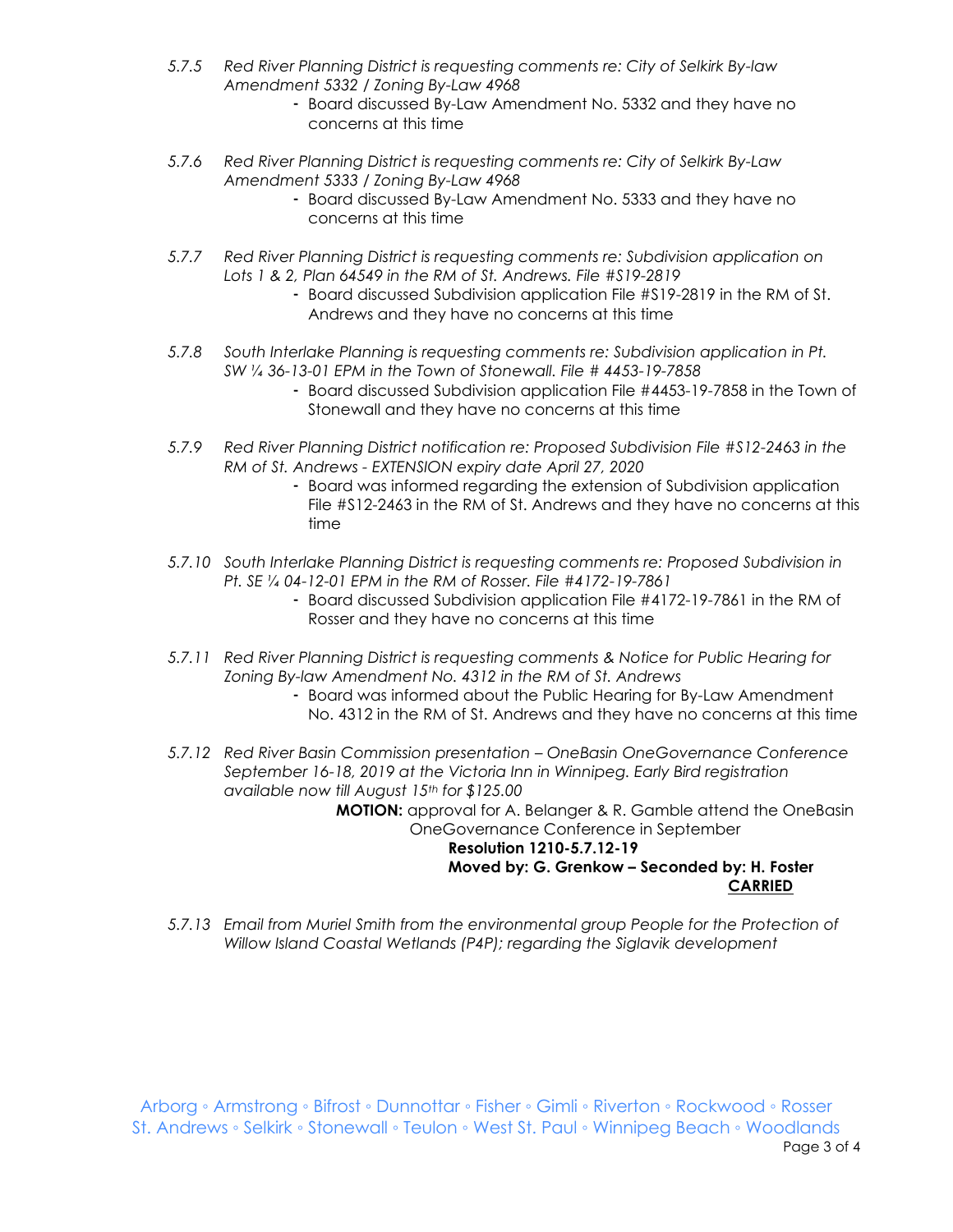# **5.8 Information and Correspondence**

(See agenda for list of correspondence)

#### **5.9 Next Board Meeting**

Next board meeting is scheduled for Thursday, September 12<sup>th</sup>, 2019 at 9:00 A.M.

#### **5.10 Adjournment**

**Moved by: R. Gamble - Seconded by: G. Grenkow** that the meeting be adjourned at 10:45 A.M.

 $\overline{\phantom{a}}$  , and the contribution of the contribution of the contribution of the contribution of the contribution of the contribution of the contribution of the contribution of the contribution of the contribution of the

G. Wasylowski, Board-Chair **B. Demarchuk, Administrator** B. Demarchuk, Administrator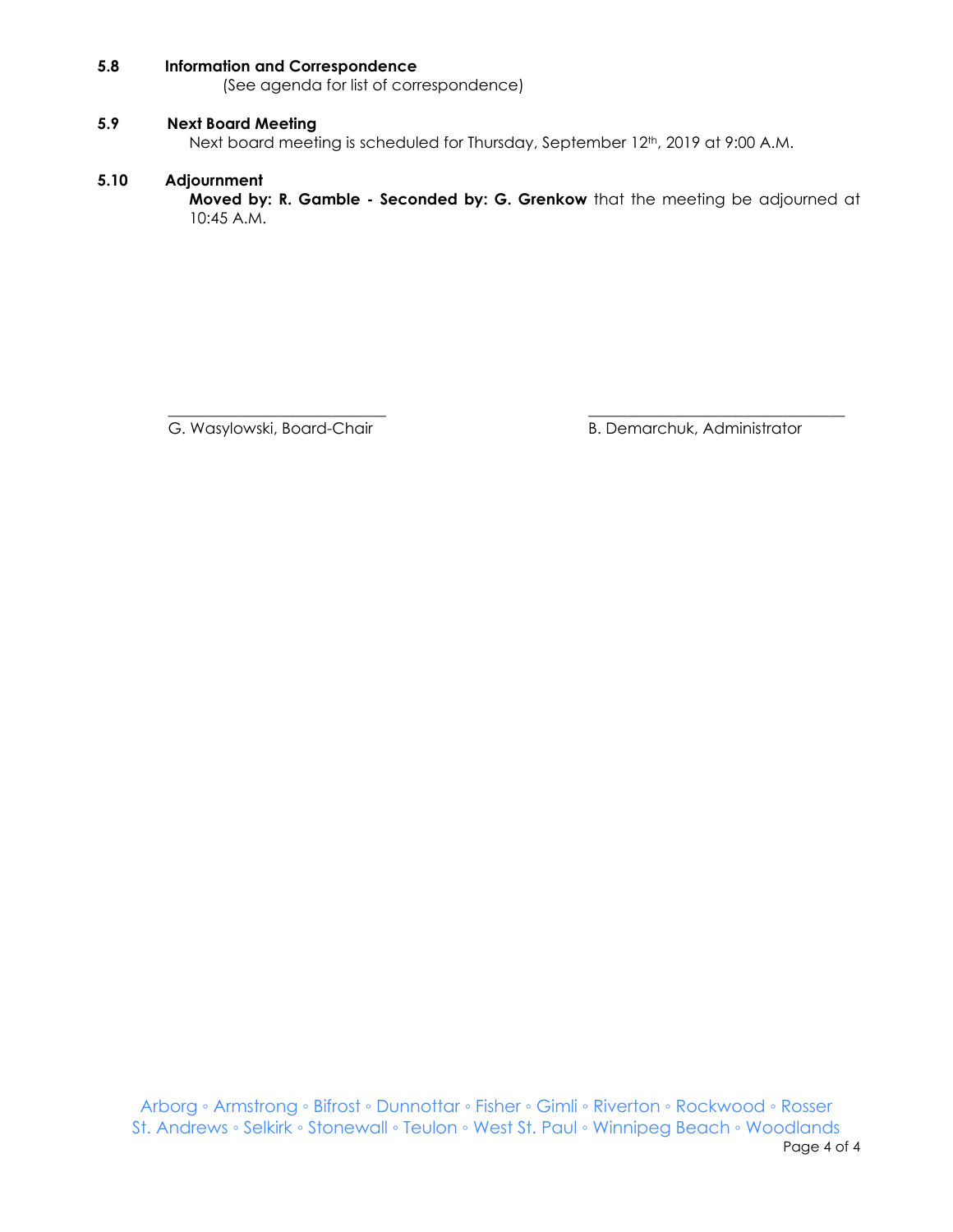



|          | Friday, September 20th, 2019                                              | <b>Board Meeting No. 06/19</b>                                                                                                                                              | EICD office, Gimli, MB |
|----------|---------------------------------------------------------------------------|-----------------------------------------------------------------------------------------------------------------------------------------------------------------------------|------------------------|
| Present: | G. Wasylowski<br>H. Foster                                                | Chairman, East Interlake Conservation District (EICD)<br>Vice-Chairman, Icelandic River / Lower Interlake East/<br>Willow Creek Sub-district                                |                        |
|          | G. Grenkow<br>S. Pyziak<br>J. Hardy<br>A. Bélanger<br><b>B.</b> Demarchuk | Chairman, Grassmere/Parks Creek Sub-district<br>Chairman, Fisher River/Washow Bay Creek Sub-district<br><b>Provincial Appointee</b><br>Manager, EICD<br>Administrator, EICD |                        |
| Regrets: | R. Gamble<br>R. Dyck                                                      | Chairman, Netley/Wavey Creek Sub-district<br>Watershed Planner, MB Sustainable Development                                                                                  |                        |

- **6.1 Meeting Called to Order at 9:02 A.M.**
- **6.2 Approval of Agenda Resolution 1211-6.2-19 Moved by: S. Pyziak - Seconded by: G. Grenkow**

That the September Agenda be approved as amended

# **6.3 Approval of Minutes**

# **Resolution 1212-6.3-19**

**Moved by: H. Foster - Seconded by: J. Hardy**

That the minutes of the August  $8<sup>th</sup>$ , 2019, Board meeting be approved as distributed

**6.4 Delegations**

# **6.5 Financial Reports**

#### **Resolution 1213-6.5-19**

**Moved by: G. Grenkow – Seconded by: H. Foster**

That the Board approved the expenses of \$23,179.26

(August cheque log #4467 – #4491) the financial statements and adopt the following Year end reports:

- Income statement August 1, 2019 August 31, 2019
- Income statement April 1, 2019 August 31, 2019
- Balance Sheet as at August 31, 2019
- Pre-Authorized withdrawals for August 2019 and a breakdown of the Visa Card statement for the month of August 2019

# **6.6 Chair /Manager/Watershed Planner**

G. Wasylowski: MB Conservation District Association update:

Arborg ◦ Armstrong ◦ Bifrost ◦ Dunnottar ◦ Fisher ◦ Gimli ◦ Riverton ◦ Rockwood ◦ Rosser St. Andrews ◦ Selkirk ◦ Stonewall ◦ Teulon ◦ West St. Paul ◦ Winnipeg Beach ◦ Woodlands

# **CARRIED**

 **CARRIED** 

# **CARRIED**

# **CARRIED**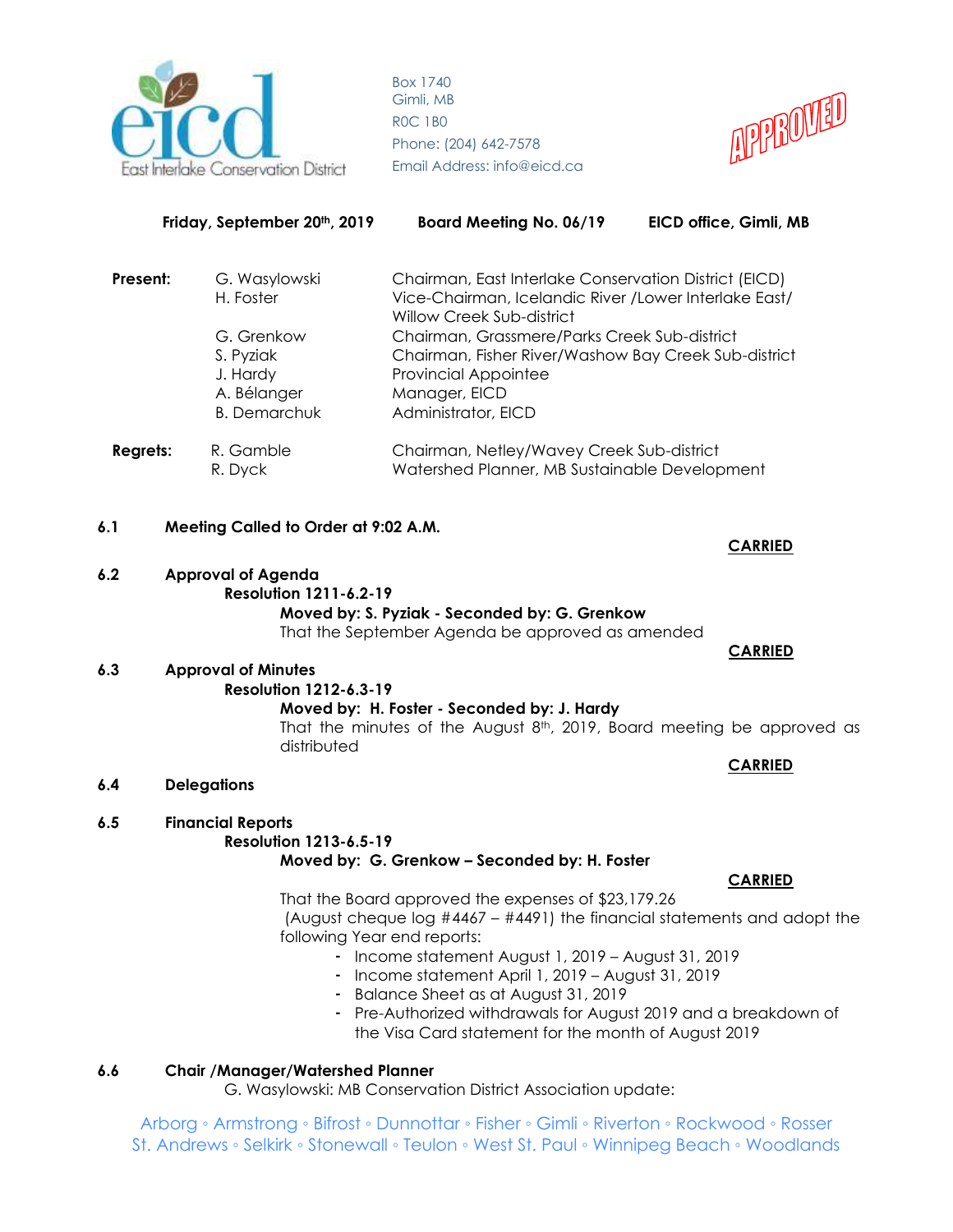- The Youth Media Competition has resumed for the MB Watersheds Conference in Winnipeg in December. So far, three groups will do a presentation at the conference
- Fifty-two million available funds from GROW that could be distributed soon. The MCDA Executive Board believes that it should be distributed to all the CDs
- Meeting with the Minister on Tuesday
- Logo's for the MWDA and the future Watershed Districts
- Equal dues for all Watershed District's which will increase over two years. First year \$4,857.00 and \$5,464.00 the following year
- The Conservatives want to Streamline Water Management
- MCDA met with the four Infrastructure Districts to document their history and funding etc.
- A. Belanger: (as per written report)

**MOTION**: to accept the reports of the Chair and Manager **Resolution 1214-6.6-19 Moved by: J. Hardy - Seconded by: S. Pyziak CARRIED**

# **6.7 Topics of Discussion**

*6.7.1 Oak Hammock Marsh Wetland Ecovan: Half day (4 presentations) \$350.00 + mileage fee / Full day (8 presentation) \$550.00 + mileage fee*

**MOTION:** to accept sponsoring a Full day presentation for \$550.00 + Mileage fee

# **Resolution 1215-6.7.1-19 Moved by: S. Pyziak – Seconded by: J. Hardy CARRIED**

- *6.7.2 South Interlake Planning District is requesting comments re: REVISED Subdivision application in Pt. E ½ 13-13-02 EPM in the RM of Rockwood, File # 4168-19-7809*
	- Board discussed Subdivision application File #4168-19-7809 in the RM of Rockwood and they have no concerns at this time
- *6.7.3 South Interlake Planning District is requesting comments re: Subdivision application in Pt. 10-12-01 EPM in the RM of Rosser. File #4172-19-7863*
	- Board discussed Subdivision application File #4172-19-7863 in the RM of Rosser and they have no concerns at this time
- *6.7.4 The MB/Ontario command of the Royal Legion is requesting support for their 11th Annual "Military Service Recognition Book" 1/10 Page (Business Card) \$205.00* - Information only
- *6.7.5 Community & Regional Planning Branch – Selkirk is requesting comments re: Subdivision application in Pt. NE ¼ 18-20-04 EPM in the RM of Gimli. File #4129-19- 7867*
	- Board discussed Subdivision application File #4129-19-7867 in the RM of Gimli and they have no concerns at this time
- *6.7.6 Received a response letter from Honourable Rochelle Squires office regarding the Siglavik/Miklavik Development*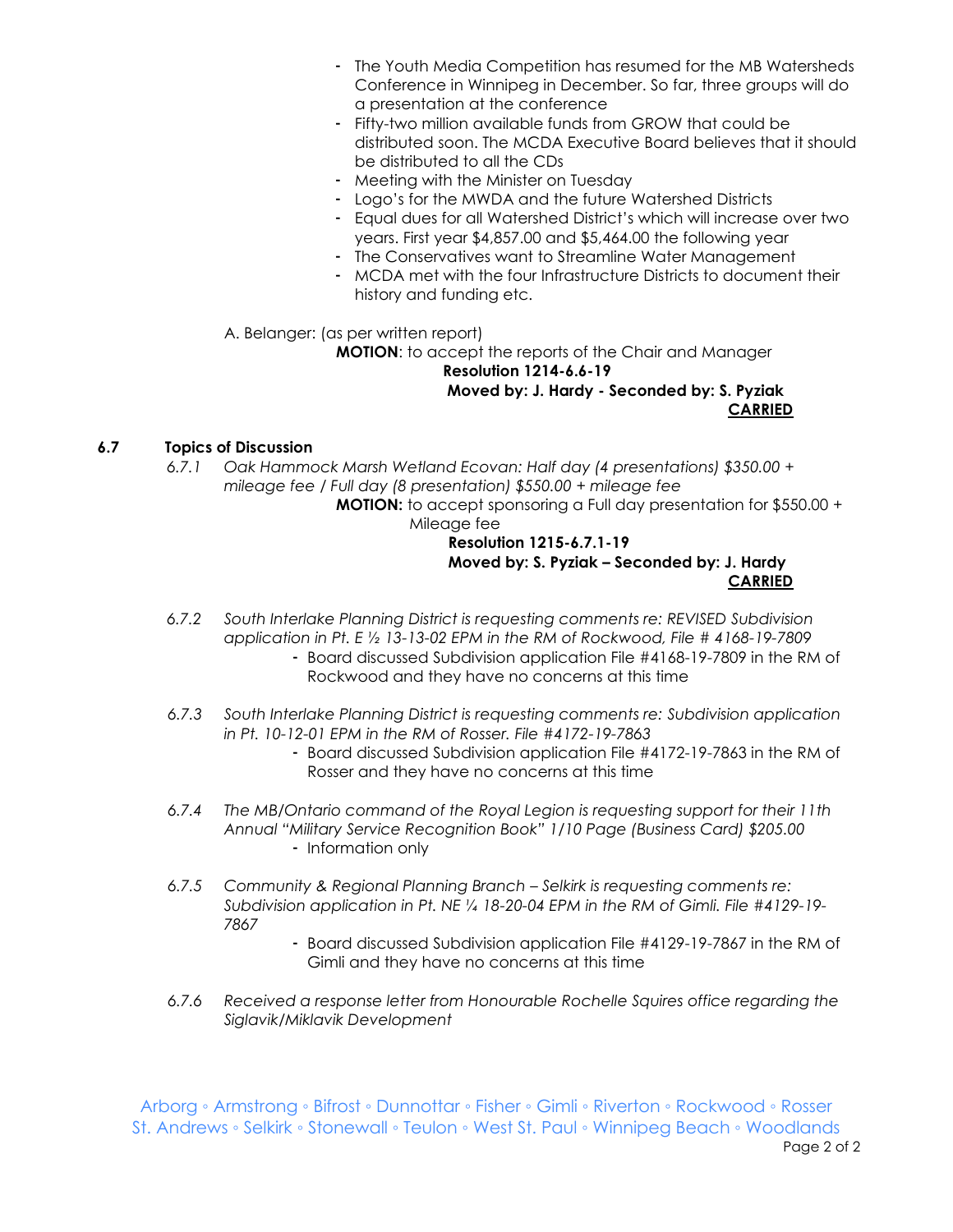- *6.7.7 MB Sustainable Development letter from Andrea McLean re: EICD final 2019-20 Budget approval. The Watershed Planning and Programs strongly encourages our CD to spend all project-related funds in Tier 2 prior to transitioning to watershed districts*
- *6.7.8 MCDA renamed the conference to the Manitoba Watersheds Conference. December 2 – 4, 2019 at the Canad Inns Polo Park, Winnipeg Please submit nominations for the Watershed Awards by October 18* - EICD Executive Board nominates H. Foster for the District Builder Award
- *6.7.9 Upcoming review for A. Belanger's annual salary*  ACTION: Armand email the EICD Board the Manager review questionnaire

# **6.8 Information and Correspondence**

(See agenda for list of correspondence)

# **6.9 Next Board Meeting**

Next board meeting is scheduled for Thursday, October 10<sup>th</sup>, 2019 at 9:00 A.M.

# **6.10 Adjournment**

**Moved by: S. Pyziak- Seconded by: H. Foster** that the meeting be adjourned at 11:16 A.M.

\_\_\_\_\_\_\_\_\_\_\_\_\_\_\_\_\_\_\_\_\_\_\_\_\_\_\_\_ \_\_\_\_\_\_\_\_\_\_\_\_\_\_\_\_\_\_\_\_\_\_\_\_\_\_\_\_\_\_\_\_\_ G. Wasylowski, Board-Chair **B. Demarchuk, Administrator** B. Demarchuk, Administrator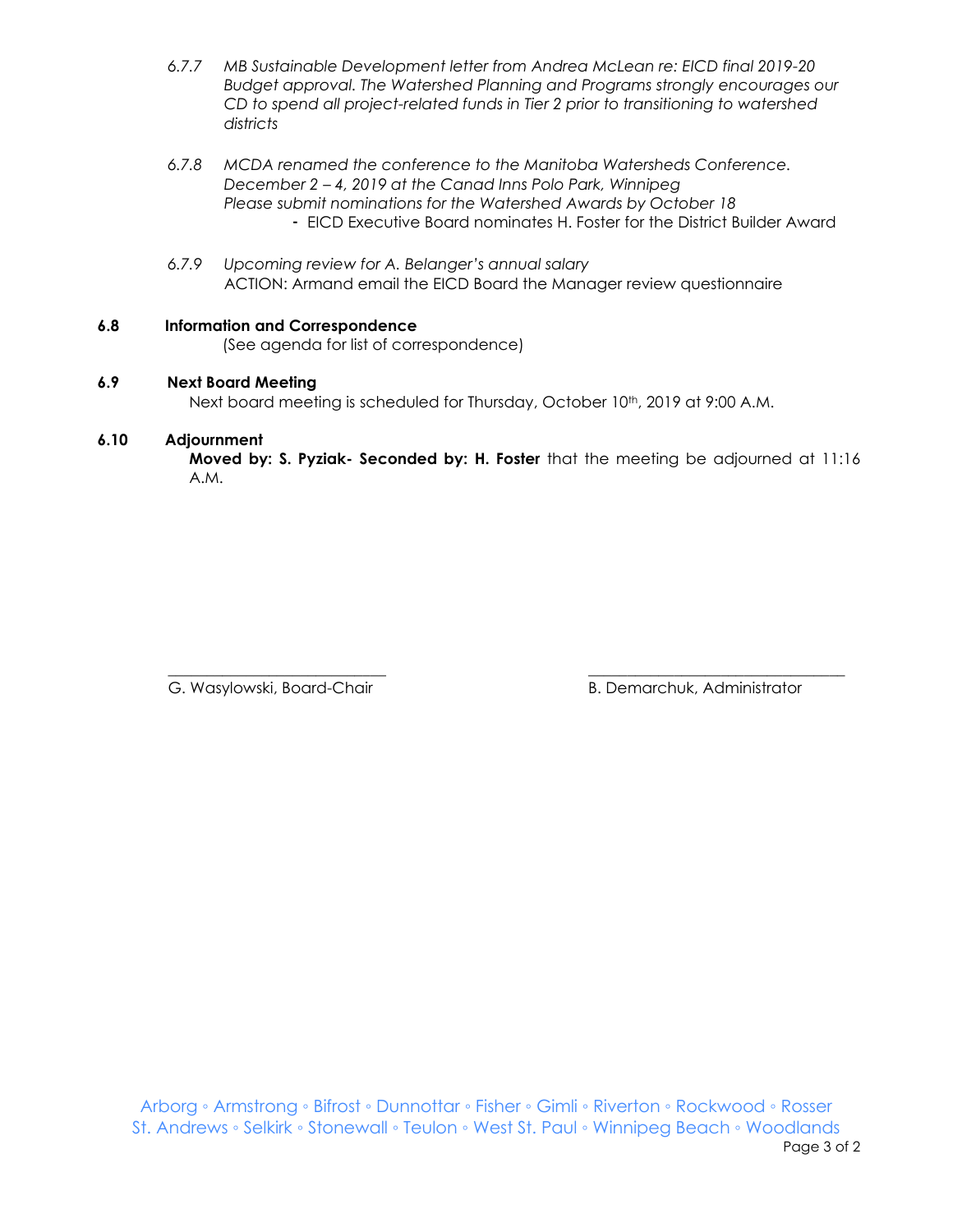

**Thursday, October 10th, 2019 Board Meeting No. 07/19 EICD office, Gimli, MB**



| Present: | G. Wasylowski       | Chairman, East Interlake Conservation District (EICD) |  |  |
|----------|---------------------|-------------------------------------------------------|--|--|
|          | H. Foster           | Vice-Chairman, Icelandic River /Lower Interlake East/ |  |  |
|          |                     | <b>Willow Creek Sub-district</b>                      |  |  |
|          | R. Gamble           | Chairman, Netley/Wavey Creek Sub-district             |  |  |
|          | J. Hardy            | <b>Provincial Appointee</b>                           |  |  |
|          | A. Bélanger         | Manager, EICD                                         |  |  |
|          | <b>B.</b> Demarchuk | Administrator, EICD                                   |  |  |
| Regrets: | G. Grenkow          | Chairman, Grassmere/Parks Creek Sub-district          |  |  |
|          | S. Pyziak           | Chairman, Fisher River/Washow Bay Creek Sub-district  |  |  |
|          | R. Dyck             | Watershed Planner, MB Sustainable Development         |  |  |

**7.1 Meeting Called to Order at 9:04 A.M.**

# **7.2 Approval of Agenda**

# **Resolution 1216-7.2-19**

**Moved by: J. Hardy - Seconded by: R. Gamble** That the October Agenda be approved as amended

# **7.3 Approval of Minutes**

# **Resolution 1217-7.3-19**

# **Moved by: H. Foster - Seconded by: J. Hardy**

That the minutes of the September 20th, 2019, Board meeting be approved as distributed

**CARRIED**

**CARRIED**

# **7.4 Delegations**

# **7.5 Financial Reports**

# **Resolution 1218-7.5-19**

# **Moved by: R. Gamble – Seconded by: H. Foster**

That the Board approved the expenses of \$14,672.91 (September cheque log #4492 – #4506) the financial statements and adopt the following Year end reports:

- Income statement September 1, 2019 September 30, 2019
- Income statement April 1, 2019 September 30, 2019
- Balance Sheet as at September 30, 2019
- Pre-Authorized withdrawals for September 2019 and a breakdown of the Visa Card statement for the month of September 2019

Arborg ◦ Armstrong ◦ Bifrost ◦ Dunnottar ◦ Fisher ◦ Gimli ◦ Riverton ◦ Rockwood ◦ Rosser St. Andrews ◦ Selkirk ◦ Stonewall ◦ Teulon ◦ West St. Paul ◦ Winnipeg Beach ◦ Woodlands

# **CARRIED**

 **CARRIED**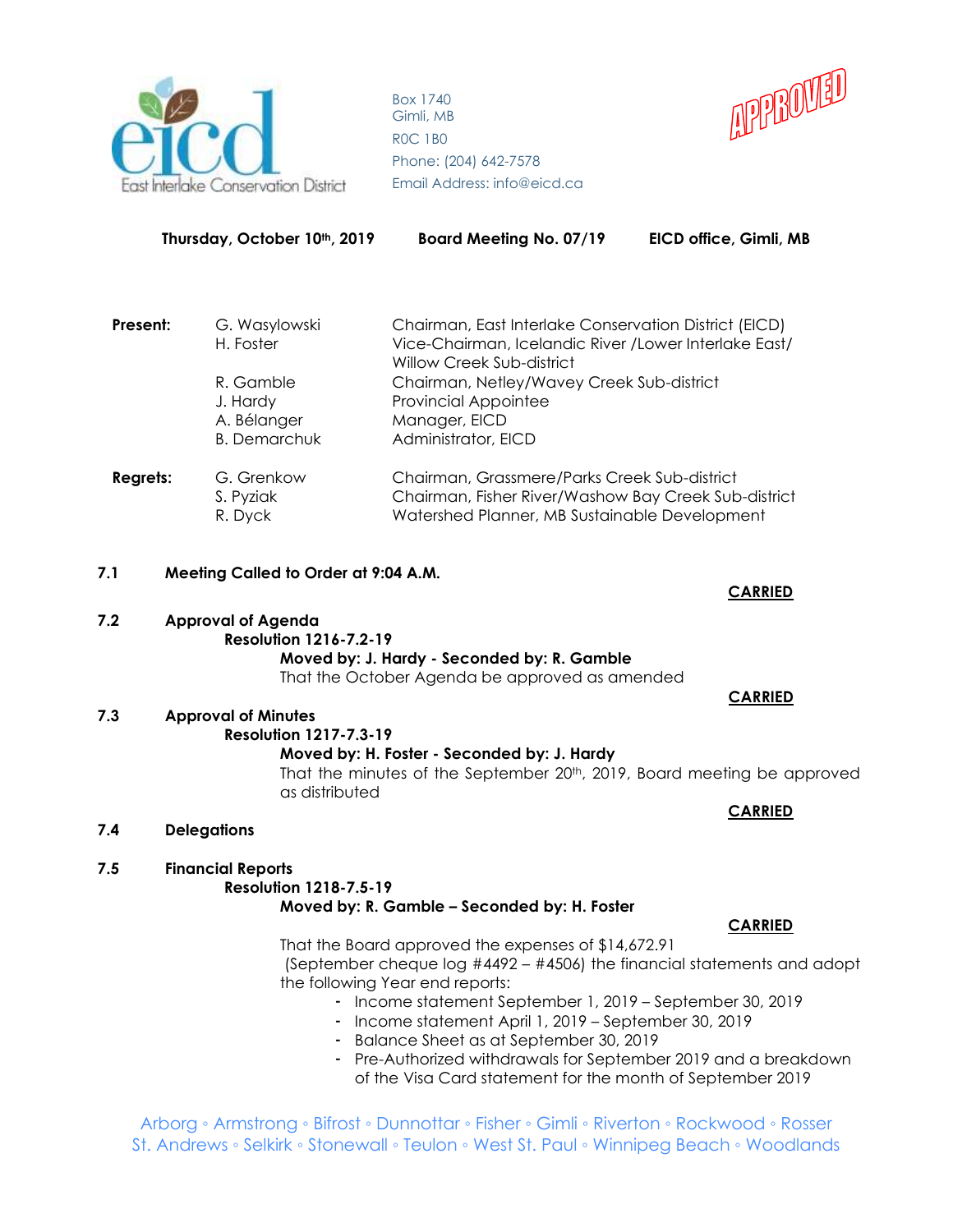# **7.6 Chair /Manager/Watershed Planner**

- G. Wasylowski: MB Conservation District Association update:
	- Minister meeting scheduled for September 24<sup>th</sup> was rescheduled for October 17th
- A. Belanger: (as per written report)

**MOTION**: to accept the reports of the Chair and Manager

**Resolution 1219-7.6-19**

**Moved by: J. Hardy - Seconded by: R. Gamble CARRIED**

# **7.7 Topics of Discussion**

- *7.7.1 Community & Regional Planning Branch – Selkirk is requesting comments re: Subdivision application in PT. NE ¼ 24-22-01 EPM in the RM of Bifrost-Riverton, File #4105-19-7875*
	- Board discussed Subdivision application File #4105-19-7875 in the RM of Bifrost-Riverton and they have no concerns at this time
- *7.7.2 Community & Regional Planning Branch in Selkirk is requesting comments re: Subdivision application in PT. SW ¼ 04-24-02 EPM in the RM of Bifrost-Riverton, File #4105-19-7878*
	- Board discussed Subdivision application File #4105-19-7878 in the RM of Bifrost-Riverton and they have no concerns at this time
- *7.7.3 Community & Regional Planning Branch in Selkirk is requesting comments re: Subdivision application in Pt. RL 8W, 23-04 EPM in the RM of Bifrost-Riverton, File #4105-19-7879*
	- Board discussed Subdivision application File #4105-19-7879 in the RM of Bifrost-Riverton and they have no concerns at this time; however, any development along the Icelandic River should maintain a riparian area to reduce erosion and sedimentation as suggested in the Icelandic River/Washow Bay IWMP
- *7.7.4 Community & Regional Planning Branch in Selkirk is requesting comments re: Subdivision application in Pt. SE ¼ 04-26-03 WPM in the RM of Fisher, File #4605-19- 7880*
	- Board discussed Subdivision application File #4605-19-7880 in the RM of Fisher and they have no concerns at this time
- *7.7.5 Community & Regional Planning Branch in Selkirk is requesting comments re: Subdivision application in Pt. E ½ 14-19-02 WPM in the RM of Armstrong, File # 4602- 19-7883*
	- Board discussed Subdivision application File #4602-19-7883 in the RM of Armstrong and they have no concerns at this time
- *7.7.6 Community & Regional Planning Branch in Selkirk is requesting comments re: Subdivision application in Pt. E. ½ 34-22-02 EPM in the RM of Bifrost-Riverton, File #4105-19-7874*
	- Board discussed Subdivision application File #4105-19-7874 in the RM of Bifrost-Riverton and they have no concerns at this time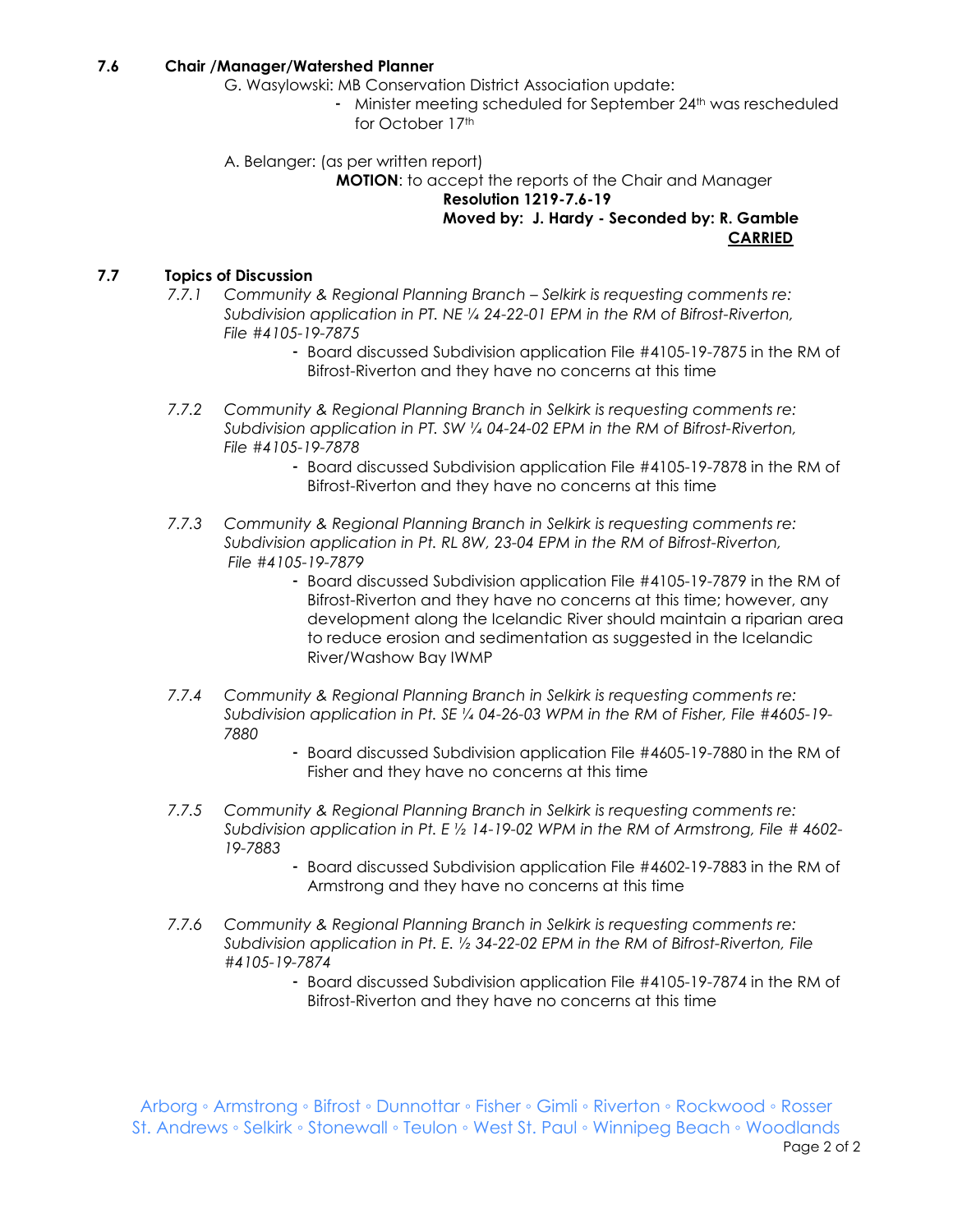*7.7.7* Earthworks Construction Final Invoice #10260 for \$33,266.88 – D. Yablonski Cattle Pen runoff in 05SB

**MOTION:** approval of final payment to Earthworks for \$33,266.88

**Resolution 1220-7.7.7-19 Moved by: J. Hardy – Seconded by: R. Gamble CARRIED**

*7.7.8* Well Sealing rebate

*7.7.9* Oak Hammock Marsh Wetland Ecovan school schedule (new resolution) **MOTION: therefore, be it resolved that** this resolution rescinded Resolution no. 1215-6.7.1-19 and further be it resolved that we provide education programming to four schools at a maximum of \$1,600 + mileage **Resolution 1221-7.7.9-19**

# **Moved by: H. Foster – Seconded by: R. Gamble CARRIED**

*7.7.10 A. Belanger's annual salary review and approval*

**MOTION:** to go in-camera

**Resolution 1222-7.7.10-19 Moved by: H. Foster – Seconded by: R. Gamble CARRIED**

**MOTION:** to come out of in-camera **Resolution 1223-7.7.10-19 Moved by: H. Foster – Seconded by: J. Hardy**

**CARRIED**

**MOTION:** approval of the manager's salary stay at \$69,000 per year and that Armand have use of the EICD vehicle for personal use up to a maximum of 6000 km per year and that he provides a monthly travel log. Any mileage over 6000 km, Armand to pay \$0.45 per km to EICD starting October 1, 2019

**Resolution 1224-7.7.10-19 Moved by: R. Gamble – Seconded by: H. Foster CARRIED**

**7.8 Information and Correspondence**

(See agenda for list of correspondence)

# **7.9 Next Board Meeting**

Next board meeting is scheduled for Thursday, November 14<sup>th</sup>, 2019 at 9:00 A.M.

# **7.10 Adjournment**

**Moved by: J. Hardy - Seconded by: R. Gamble** that the meeting be adjourned at 11:42 A.M.

\_\_\_\_\_\_\_\_\_\_\_\_\_\_\_\_\_\_\_\_\_\_\_\_\_\_\_\_ \_\_\_\_\_\_\_\_\_\_\_\_\_\_\_\_\_\_\_\_\_\_\_\_\_\_\_\_\_\_\_\_\_

G. Wasylowski, Board-Chair **B. Demarchuk, Administrator** B. Demarchuk, Administrator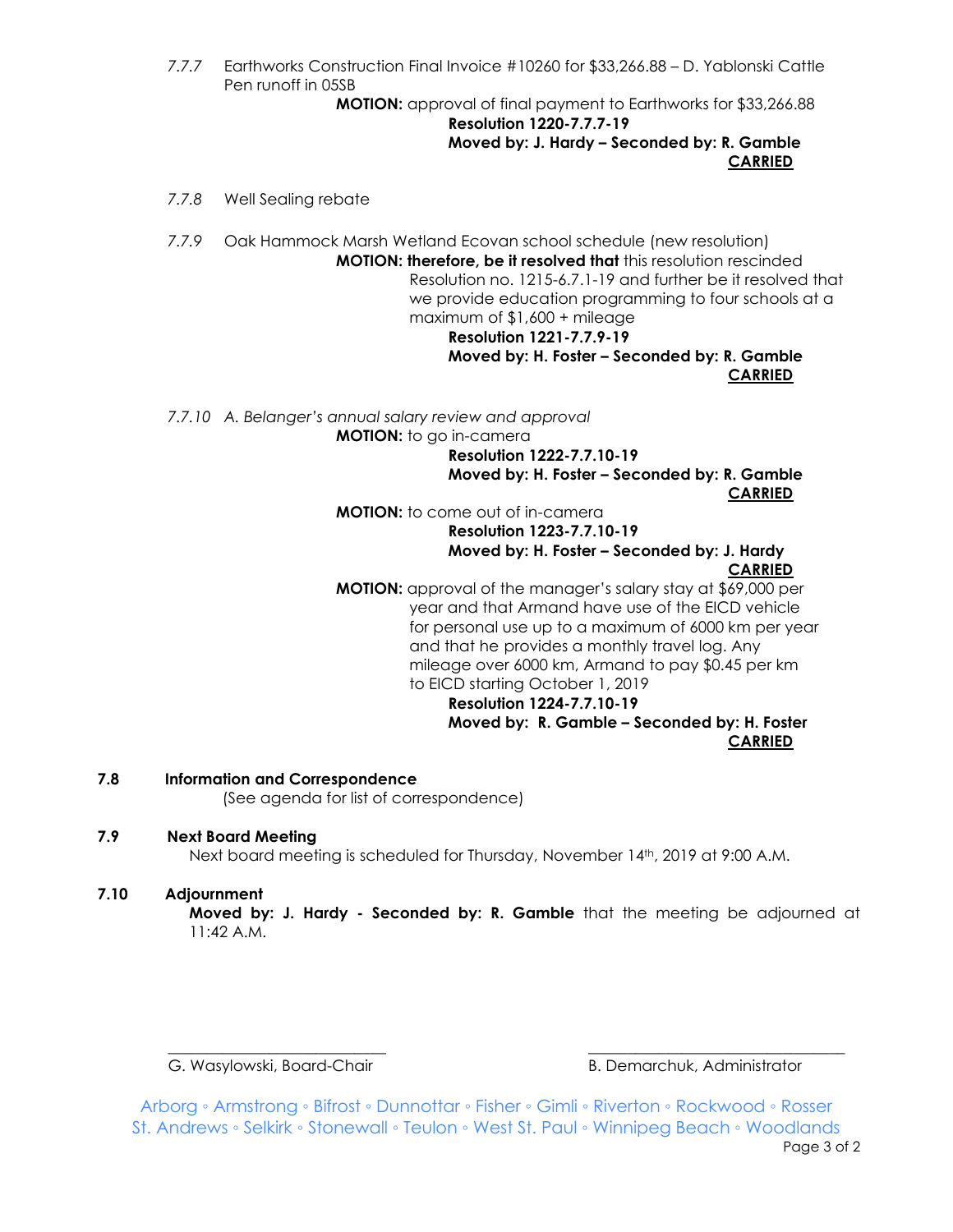



| Wednesday, November 13th, 2019 |                                                                          | <b>Board Meeting No. 08/19</b>                                                                                                                                                     | EICD office, Gimli, MB                                 |  |
|--------------------------------|--------------------------------------------------------------------------|------------------------------------------------------------------------------------------------------------------------------------------------------------------------------------|--------------------------------------------------------|--|
| Present:<br>H. Foster          |                                                                          | Willow Creek Sub-district                                                                                                                                                          | Vice-Chairman, Icelandic River / Lower Interlake East/ |  |
|                                | R. Gamble<br>G. Grenkow<br>R. Dyck<br>A. Bélanger<br><b>B.</b> Demarchuk | Chairman, Netley/Wavey Creek Sub-district<br>Chairman, Grassmere/Parks Creek Sub-district<br>Watershed Planner, MB Sustainable Development<br>Manager, EICD<br>Administrator, EICD |                                                        |  |
| Conference call: G. Wasylowski |                                                                          | Chairman, East Interlake Conservation District (EICD)                                                                                                                              |                                                        |  |
| <b>Regrets:</b>                | J. Hardy<br>S. Pyziak                                                    | <b>Provincial Appointee</b><br>Chairman, Fisher River/Washow Bay Creek Sub-district                                                                                                |                                                        |  |

- **8.1 Meeting Called to Order at 9:10 A.M.**
- **8.2 Approval of Agenda Resolution 1225-8.2-19**

**Moved by: G. Grenkow - Seconded by: H. Foster** That the November Agenda be approved as amended

# **8.3 Approval of Minutes**

# **Resolution 1226-8.3-19**

**Moved by: H. Foster - Seconded by: G. Grenkow** That the minutes of the October 10<sup>th</sup>, 2019, Board meeting be approved as distributed

**8.4 Delegations**

# **8.5 Financial Reports Resolution 1227-8.5-19 Moved by: G. Grenkow – Seconded by: H. Foster**

That the Board approved the expenses of \$54,099.67 (October cheque log #4507 – #4524) the financial statements and adopt the following Year end reports:

- Income statement October 1, 2019 October 31, 2019
- Income statement April 1, 2019 October 31, 2019
- Balance Sheet as at October 31, 2019
- Pre-Authorized withdrawals for October 2019 and a breakdown of the Visa Card statement for the month of October 2019

Arborg ◦ Armstrong ◦ Bifrost ◦ Dunnottar ◦ Fisher ◦ Gimli ◦ Riverton ◦ Rockwood ◦ Rosser St. Andrews ◦ Selkirk ◦ Stonewall ◦ Teulon ◦ West St. Paul ◦ Winnipeg Beach ◦ Woodlands

**CARRIED**

# **CARRIED**

**CARRIED**

# **CARRIED**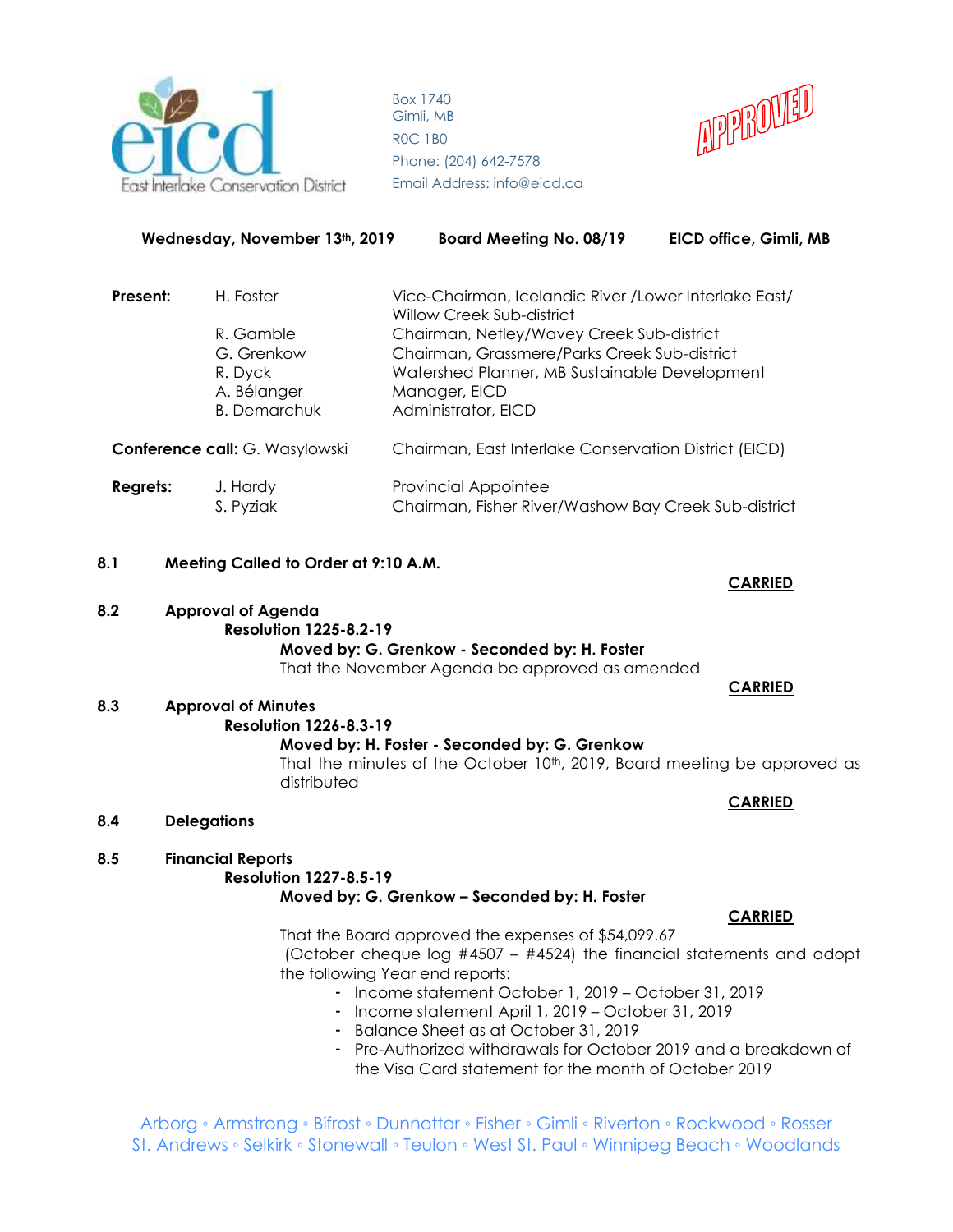# **8.6 Chair /Manager/Watershed Planner**

- G. Wasylowski: MB Conservation District Association update:
	- The Conservation /Watershed Districts are now part of the new Agriculture and Resource Development Department which includes, natural resources, GROW programming, forestry, mining, fish and wildlife management
	- The GROW program was discussed with the Minister. Two CD's partnered with GROW on two projects
	- MCDA Board were told not to make commitments with First Nations at this time
	- MCDA has decided on a revised logo, very similar to the old
	- Congratulations to Harold Foster on winning the CD builder Award
- A. Belanger: (as per written report)
- R. Dyck: Water Science/Surface Water Management/Ground Water/Fisheries/ Wildlife/Agriculture and Resources are now combined, and the new Minister is Blaine Pedersen

 All the municipal partners have signed resolutions, and all have joined the Watershed Districts

H. Foster asked if the CD duties would expand down the road. R. Dyck stated that at this point Infrastructure is not going to be Watershed responsibilities

A. Belanger asked if First Nations can be appointed? R. Dyke said No they can not **MOTION**: to accept the reports of the Chair, Manager and Watershed Planner

**Resolution 1228-8.6-19 Moved by: H. Foster - Seconded by: G. Grenkow CARRIED**

#### **G. Wasylowski was unable to finish the Board meeting via conference call at 10:15 AM \*NO QUORUM\***

# **8.7 Topics of Discussion**

*8.7.1 37th Annual Red River Basin Land & Water International Summit Conference at the Delta by Marriott, Fargo ND on January 14-16th, 2020*

**MOTION**: approval of sending up to three Board Members to

the 37<sup>th</sup> Annual RRBC in Fargo

# **Resolution 1229-8.7.1-19 Moved by: H. Foster – Seconded by: G. Grenkow CARRIED**

- *8.7.2 Beef and Forage Week on January 13, 2020 in Eriksdale, MB. Registration cost for booth space is \$100.00*
	- Manager will discuss partnering with West Interlake Watershed CD
- *8.7.3 Approval of sealing a well in the RM of Rosser not within the East Interlake District. File # 5520100-2000-17-013*
	- Zoe (EICD Resource Planner) contacted the homeowner and he stated that he has sealed the well
- *8.7.4 Red River Planning District is requesting comments re: Subdivision Lots 2, 3 &4, Plan 60001 in the City of Selkirk. File #S19-2831*
	- Board discussed Subdivision application File #S19-2831 in the City of Selkirk and they have no concerns at this time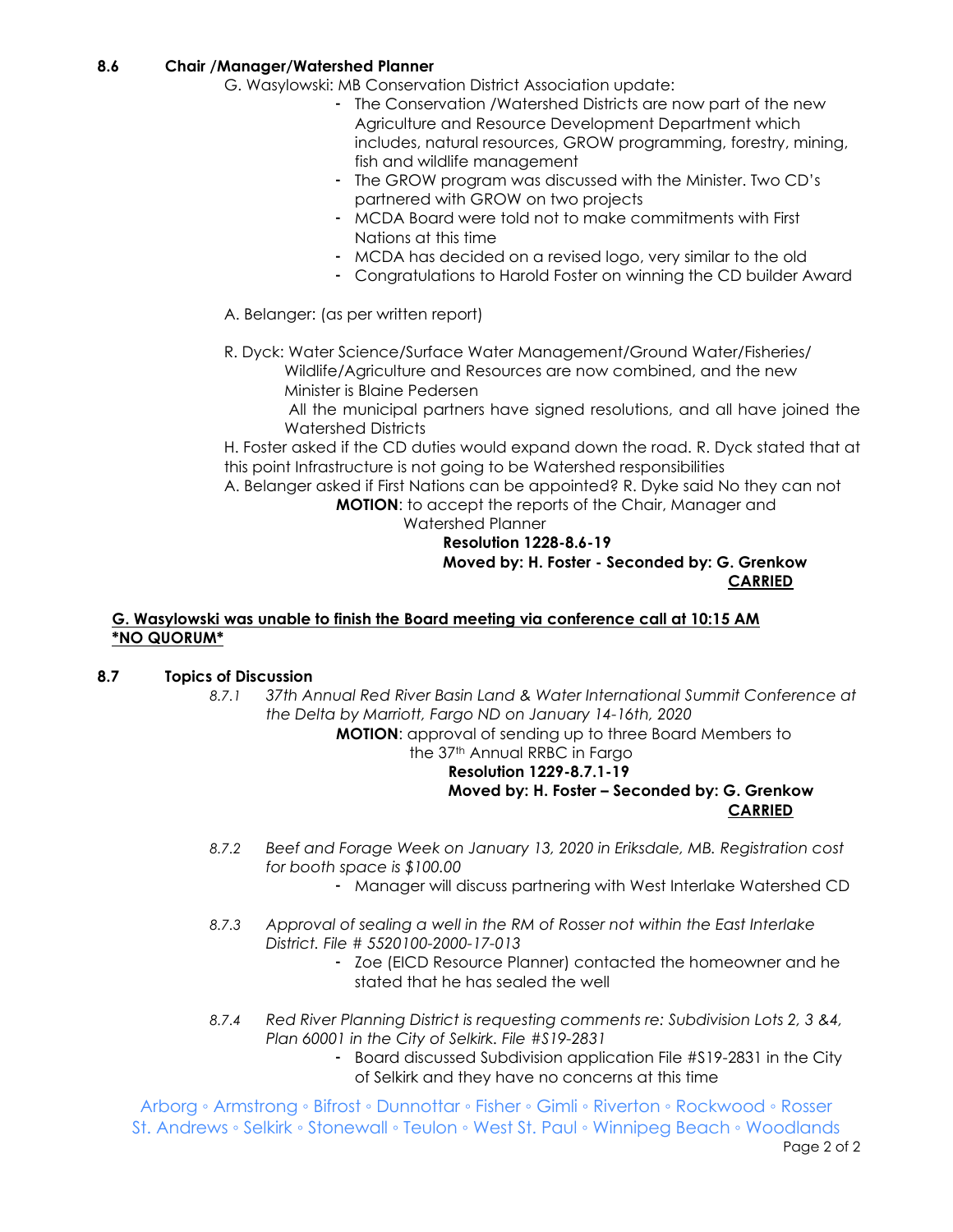- *8.7.5 Red River Planning District is requesting comments re: Subdivision Pt. SE & NE 21-14-4E in the RM of St. Andrews. File #S19-2830*
	- Board discussed Subdivision application File #S19-2830 in the RM of St. Andrews and they have no concerns at this time
- *8.7.6 South Interlake Planning District is requesting comments re: Subdivision Lots 1-3, Block 4, Plan 17971 WLTO in the NE ¼ 21-16-02 EPM in the Town of Teulon File #4363-19-7886*
	- Board discussed Subdivision application File #4363-19-7886 in the Town of Teulon and they have no concerns at this time
- *8.7.7 West Interlake Watershed Conservation District Tree Program partnership* **MOTION**: approval of partnering with West Interlake Watershed CD's current Community Tree Program. EICD will cover the costs of the program for applicants that are in the EICD and the Municipalities of Armstrong, Bifrost and Woodlands **Resolution 1230-8.7.7-19 Moved by: H. Foster – Seconded by: G. Grenkow**

# **CARRIED**

*8.7.8 37th Annual IHDC Dairy Seminar in Teulon on January 30, 2020. Sponsorship levels: Excellent Sponsor (Gold Medal) for \$1,200 / Very Good Sponsor (Silver Medal) \$600. Good Plus Sponsor (Bronze Medal) \$300*

**MOTION:** approval of the Bronze Medal sponsorship for \$300 **Resolution 1231-8.7.8-19**

# **Moved by: G. Grenkow – Seconded by: H. Foster CARRIED**

*8.7.9 Growing Outcomes in Watersheds (GROW) workshop for CD staff in Brandon on December 10th, 2019*

> **MOTION:** approval for A. Belanger to attend the workshops and book a hotel room

#### **Resolution 1232-8.7.9-19 Moved by: G. Grenkow – Seconded by: H. Foster CARRIED**

- *8.7.10 Conservation Trusts Project Finances Workshop for CD Staff in Winnipeg at the MHHC Boardroom on December 13th, 2019*
- *8.7.11 Invitation to the Red River Basin Commission 2019 South Chapter Gala at the Morris Multiplex on November 21st, 2019. Tickets are \$65.00 / person or \$455.00 for eight*
- *8.7.12 Community & Regional Planning Branch in Selkirk is requesting comments re: Subdivision NE ¼ 30-22-03 EPM in the RM of Bifrost-Riverton, File #4105-19-7890*
	- Board discussed Subdivision application File #4105-19-7890 in the RM of Bifrost-Riverton and they have no concerns at this time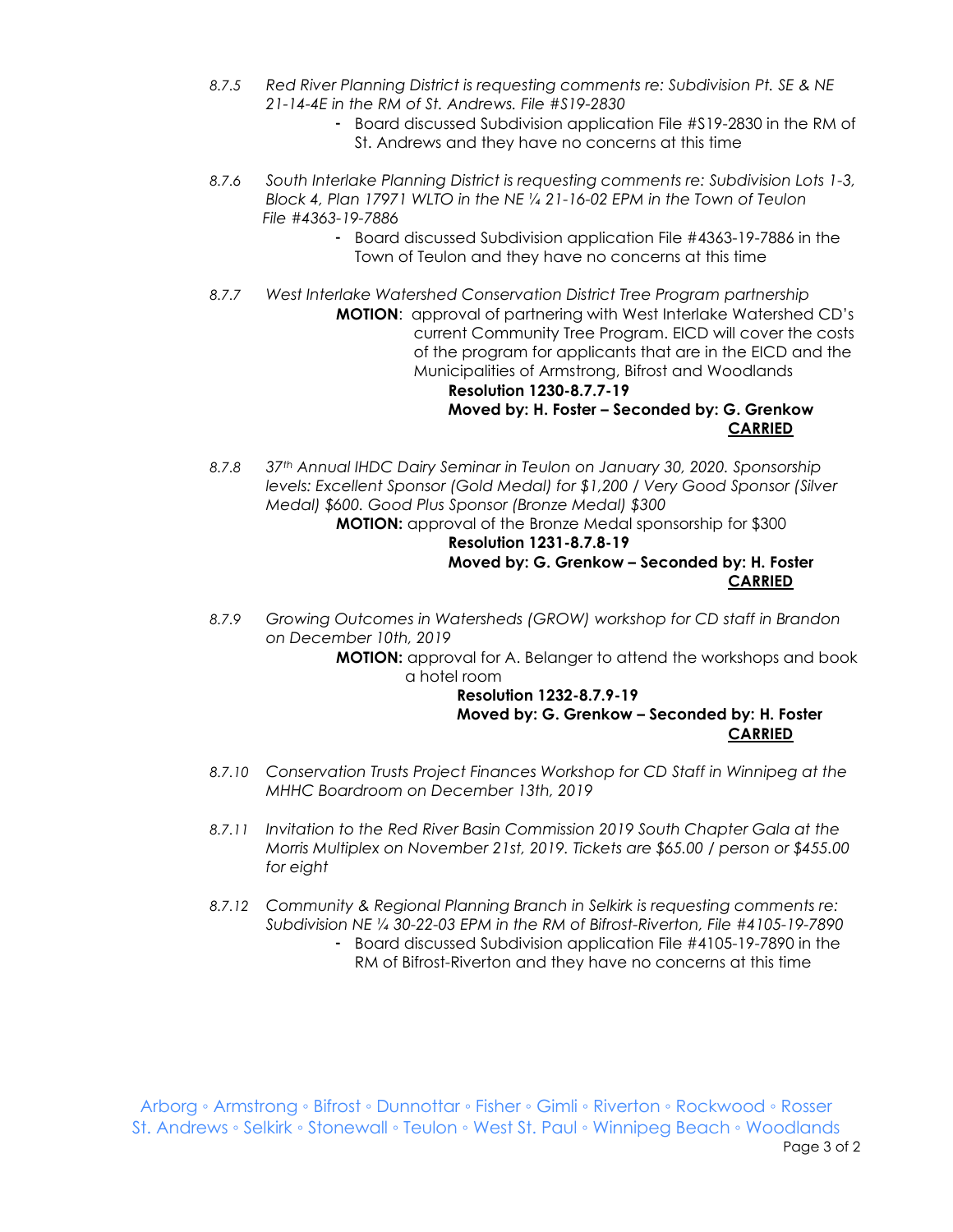- *8.7.13 2020 MB Planning Conference Sponsorship & Exhibit Opportunities. Gala Dinner Sponsor: \$7,000 / Opening Reception Sponsor: \$4,000 / Lunch Sponsor: \$3,000 / Keynote Speaker Sponsor: \$2,000 / Refreshment Break Sponsor: \$1,500 / Breakout Session Sponsor: \$500 / Exhibitor Booth: \$1,000*
	- *The EICD Board decided not to sponsor the MB Planning Conference at this time*
- *8.7.14 Tom Nevakshonoff concept design estimate cost by Scatliff + Miller + Murray (SMM)*
	- TABLED
- *8.7.15 Watershed District Apportionment concerns*
- **8.8 Information and Correspondence** (See agenda for list of correspondence)

# **8.9 Next Board Meeting**

Next board meeting is scheduled for Monday, December 9th, 2019 at 4:00 P.M.

# **8.10 Adjournment**

**Moved by: H. Foster - Seconded by: G. Grenkow** that the meeting be adjourned at 10:45 A.M.

 $\overline{\phantom{a}}$  , and the contribution of the contribution of the contribution of the contribution of the contribution of the contribution of the contribution of the contribution of the contribution of the contribution of the

G. Wasylowski, Board-Chair **B. Demarchuk, Administrator** B. Demarchuk, Administrator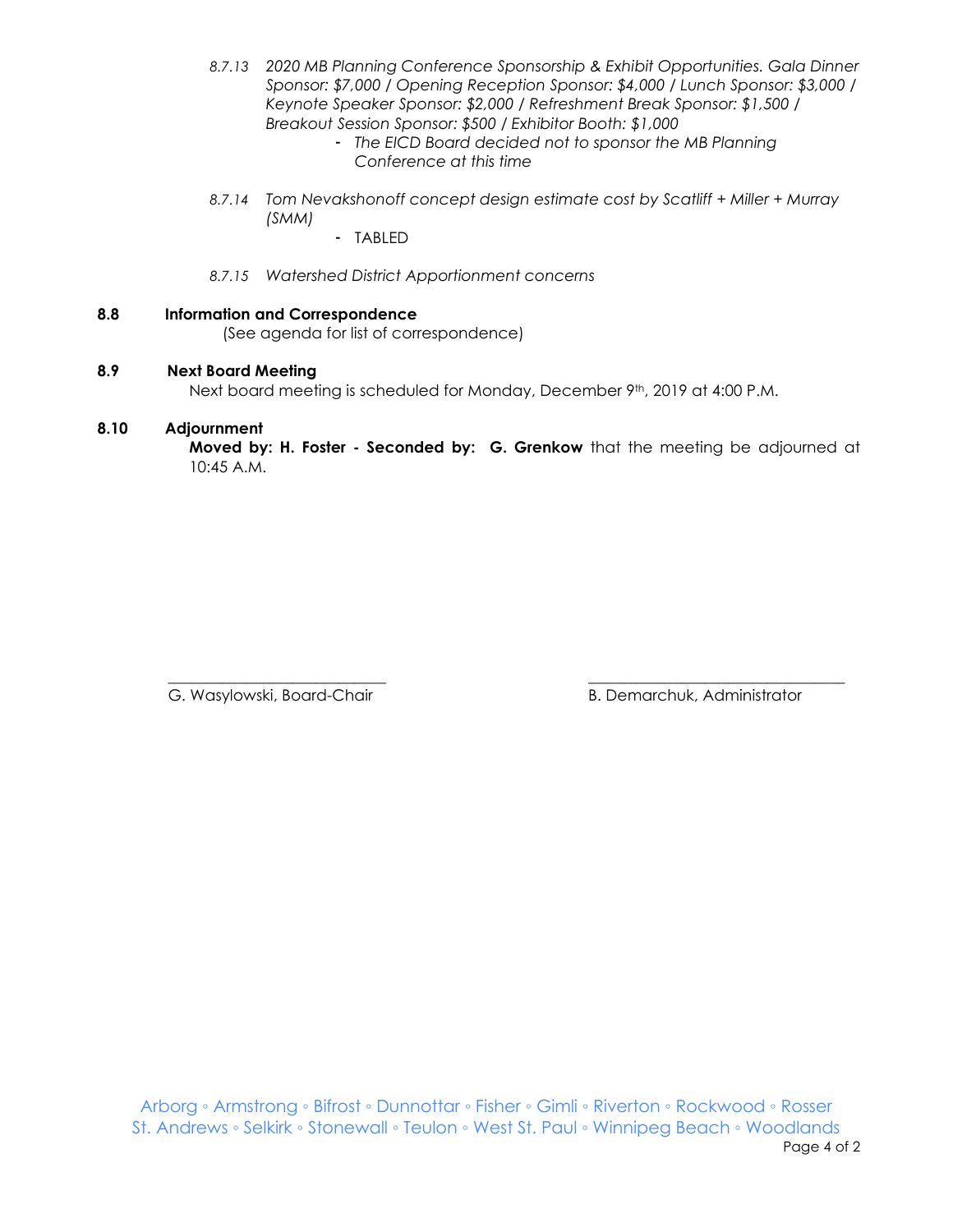



| <b>Board Meeting No. 09/19</b>                                                                                                                                                                                           | Komarno Hall, Komarno, MB |                                                      |  |
|--------------------------------------------------------------------------------------------------------------------------------------------------------------------------------------------------------------------------|---------------------------|------------------------------------------------------|--|
| Chairman, East Interlake Conservation District (EICD)                                                                                                                                                                    |                           |                                                      |  |
| Vice-Chairman, Icelandic River / Lower Interlake East/<br>H. Foster<br>Willow Creek Sub-district<br>Chairman, Netley/Wavey Creek Sub-district<br>R. Gamble<br>Chairman, Grassmere/Parks Creek Sub-district<br>G. Grenkow |                           |                                                      |  |
|                                                                                                                                                                                                                          |                           | Chairman, Fisher River/Washow Bay Creek Sub-district |  |
|                                                                                                                                                                                                                          |                           | <b>Provincial Appointee</b>                          |  |
| Watershed Planner, MB Agriculture & Resource Development<br>R. Dyck<br>A. Bélanger<br>Manager, EICD<br>Administrator, EICD<br><b>B.</b> Demarchuk                                                                        |                           |                                                      |  |
|                                                                                                                                                                                                                          |                           |                                                      |  |

# **Regrets:**

# **9.1 Meeting Called to Order at 4:00 P.M.**

**CARRIED 9.2 Approval of Agenda Resolution 1233-9.2-19**

#### **Moved by: H. Foster - Seconded by: R. Gamble** That the December Agenda be approved as amended

# **9.3 Approval of Minutes**

# **Resolution 1234-9.3-19**

# **Moved by: R. Gamble - Seconded by: G. Grenkow**

That the minutes of the November 13<sup>th</sup>, 2019, Board meeting be approved as distributed

#### **9.4 Delegations**

#### **9.5 Financial Reports Resolution 1235-9.5-19**

# **Moved by: J. Hardy – Seconded by: G. Grenkow**

That the Board approved the expenses of \$29,475.29 (November cheque log #4525 – #4546) the financial statements and adopt the following Year end reports:

- Income statement November 1, 2019 November 30, 2019
- Income statement April 1, 2019 November 30, 2019
- Balance Sheet as at November 30, 2019
- Pre-Authorized withdrawals for November 2019 and a breakdown of the Visa Card statement for the month of November 2019

# **9.6 Chair /Manager/Watershed Planner**

Arborg ◦ Armstrong ◦ Bifrost ◦ Dunnottar ◦ Fisher ◦ Gimli ◦ Riverton ◦ Rockwood ◦ Rosser St. Andrews ◦ Selkirk ◦ Stonewall ◦ Teulon ◦ West St. Paul ◦ Winnipeg Beach ◦ Woodlands

 **CARRIED** 

**CARRIED**

# **CARRIED**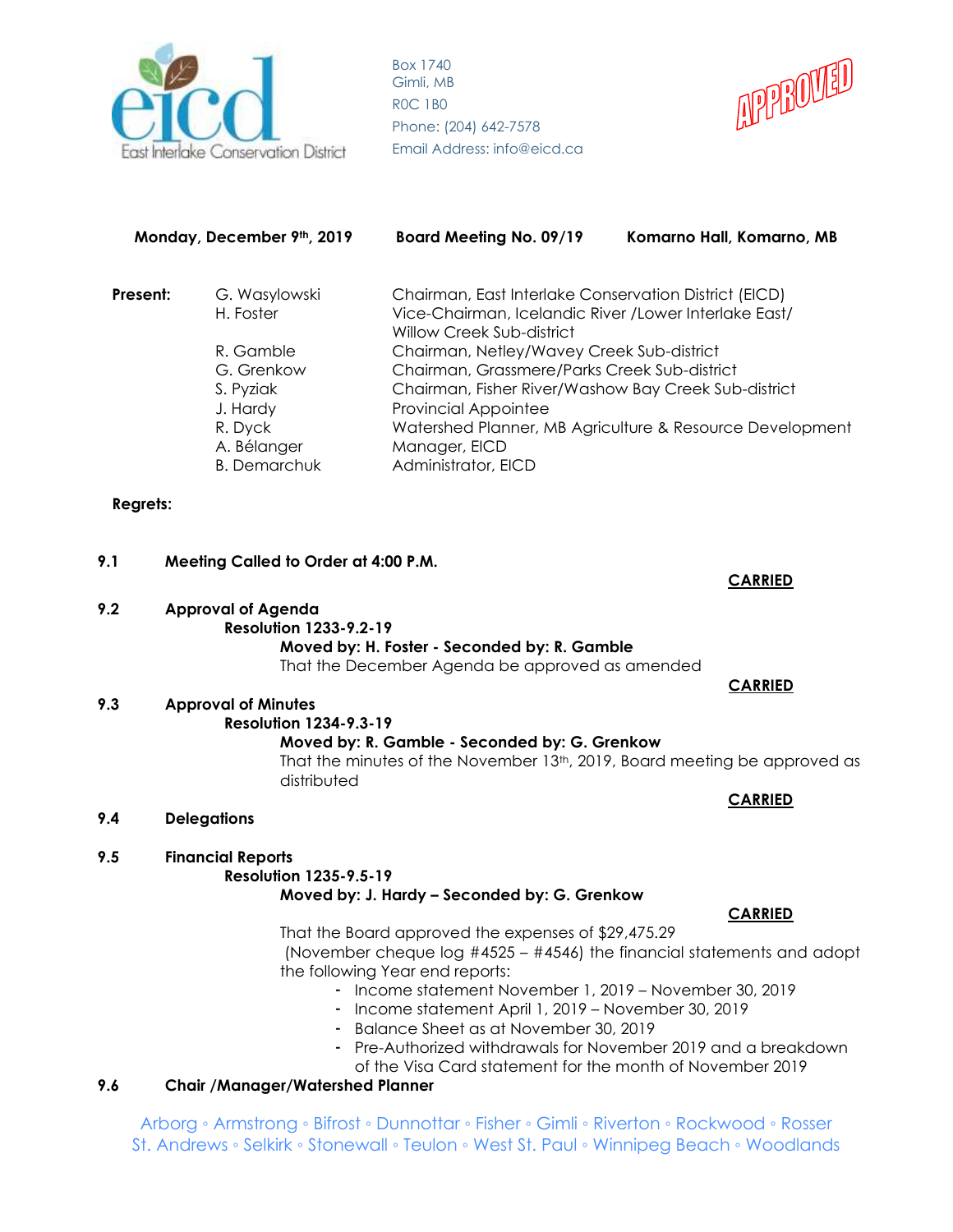G. Wasylowski: MB Conservation District Association update:

- MB Watershed District has decided on redesigned the MCDA logo
- The MWDA Conference attendance was down by 30 this year; however, a few Ministers were able to attend since it was in Winnipeg

A. Belanger:

- The MWDA conference was well attended
	- Chris has stepped down as Manager representative on the MWDA Board and Armand is the new rep

#### **MOTION**: to accept the reports of the Chair and Manager **Resolution 1236-9.6-19 Moved by: S. Pyziak - Seconded by: H. Foster CARRIED**

# **9.7 Topics of Discussion**

- *9.7.1 Community Planning Branch in Selkirk is requesting comments RE: Subdivision NW ¼ 36-23-03 EPM in the RM of Bifrost-Riverton, File #4105-19-7892*
	- Board discussed Subdivision application File #4105-19-7892 in the RM of Bifrost-Riverton and they have no concerns at this time
- *9.7.2 Community Planning Branch in Selkirk is requesting comments RE: Subdivision Pt. SW ¼ 21-24-04 EPM in the RM of Bifrost-Riverton, File #4105-19-7893*
	- Board discussed Subdivision application File #4105-19-7893 in the RM of Bifrost-Riverton and they have no concerns at this time
- *9.7.3 Notice of Public Hearing from the East Interlake Planning District re: an application for parking variation under the RM of Gimli Zoning By-Law #11- 0013, as amended. Purpose for construction of 8 residential units within a new 2nd floor addition of the existing commercial building located at Lot 108, Block 6, Plan 13744L #72 – 1st Ave. Roll No. 370900. Formal request to the RM of Gimli for parking accommodation in the parking lot on 2nd for 8 dwellings*
	- Board discussed the Notice of Public Hearing Zoning By-Law #11- 0013 in the RM of Gimli and they have no concerns at this time
- *9.7.4 Red River Planning District is requesting comments re: Zoning By-Law No. 2019- 11 "P" Amendment / Zoning By-Law No. 2/99 "P" as Amended in the RM of West St. Paul*
	- Board discussed the Zoning By-Law No. 2019-11 "P" Amendment / Zoning By-Law No. 2/99 in the RM of West St. Paul and they have no concerns regarding the re-zoning as it does not go against the EICD IWMP
- *9.7.5 Email from Henry Bakker from the River Springs Residents Committee regarding above-noted By-Law review No. 2019-11*
	- Board discussed the Zoning By-Law No. 2019-11 "P" Amendment / Zoning By-Law No. 2/99 in the RM of West St. Paul and they have no concerns regarding the re-zoning as it does not go against the EICD Integrated Watershed Management Plan (IWMP)
- *9.7.6 Community Planning Branch in Selkirk are requesting comments RE: Subdivision Pt. N ½ 22-21-04 EPM in the RM o Bifrost-Riverton, File #4105-19-7884*